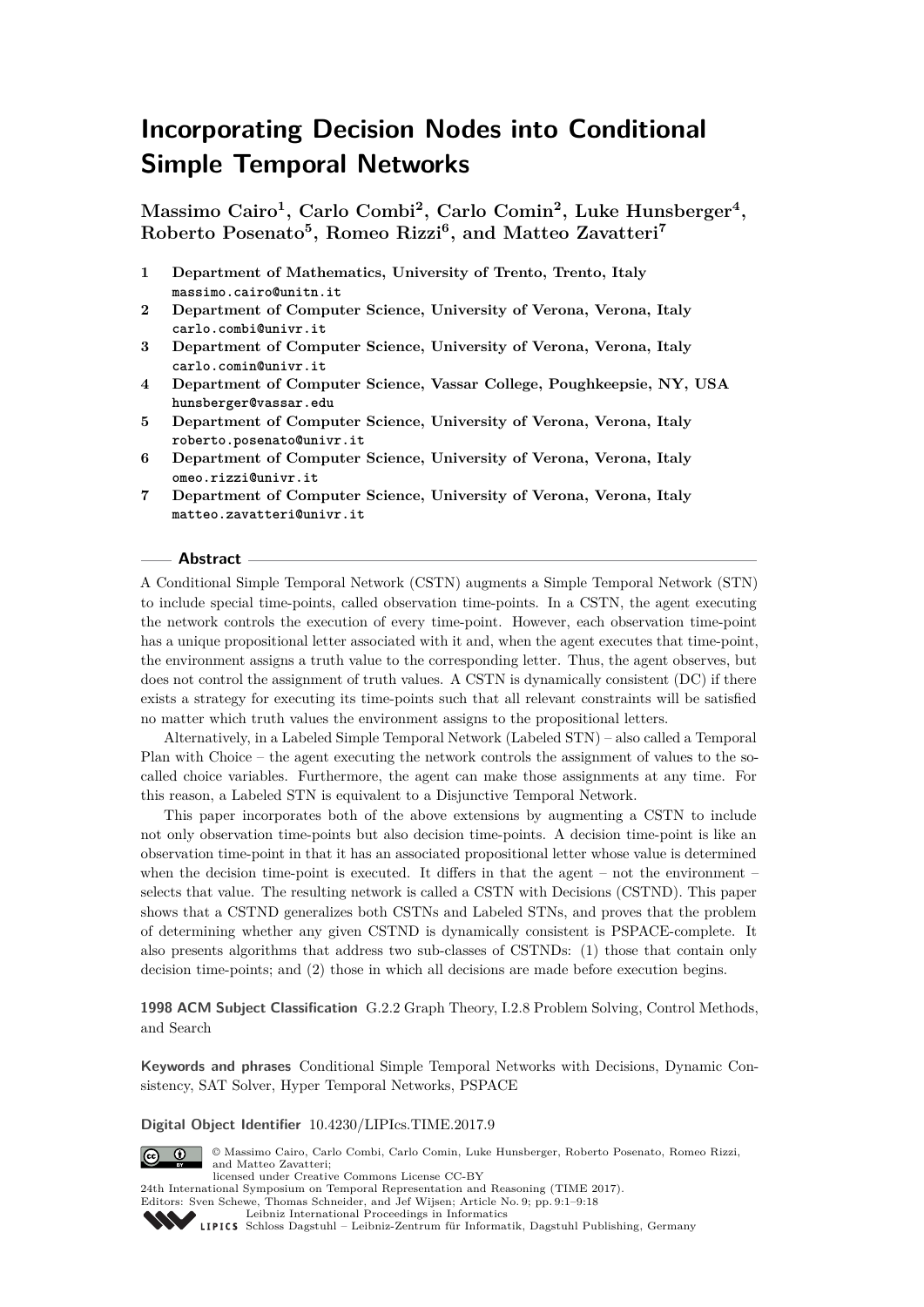#### **9:2 Incorporating Decision Nodes into CSTNs**

## **1 Introduction**

Temporal networks have long been employed for the representation, validation, and execution of plans affected by temporal constraints [\[1,](#page-15-0) [5,](#page-15-1) [8,](#page-15-2) [10,](#page-15-3) [11,](#page-15-4) [17,](#page-16-0) [23\]](#page-16-1). A temporal network constains *time-points* and *temporal constraints*. Time-points are real-valued variables; temporal constraints are binary difference constraints that specify lower or upper bounds on the temporal distance between pairs of time-points [\[16\]](#page-16-2). The *execution* of a time-point (i.e., the assignment of a real value to it) models the (instantaneous) occurrence of an event. An agent executing a temporal network aims to execute its time-points so that all relevant temporal constraints are satisfied.

A *Simple Temporal Network* (STN) is the most studied and used kind of temporal network due to its simplicity, efficiency, and general applicability [\[16\]](#page-16-2). An STN is typically used in planning applications where all time-points must be executed (i.e., must play their role in the plan) and where the agent controls their execution. An STN is *consistent* if the network can be executed in such a way that all of its constraints are satisfied.

Since STNs were proposed, several authors have introduced extensions to STNs to augment their expressiveness. Among them, we mention here: (i) *Simple Temporal Networks with Uncertainty* (STNUs) [\[24\]](#page-16-3), (ii) *Conditional Simple Temporal Networks* (CSTNs) [\[22,](#page-16-4) [25\]](#page-16-5), and (iii) *Conditional Simple Temporal Networks with Uncertainty* (CSTNUs) [\[21\]](#page-16-6).

A *Simple Temporal Network with Uncertainty* extends an STN by incorporating *contingent links* to model uncontrollable, but bounded temporal durations. A contingent link has the form (*A, x, y, C*), where *A* is the *activation* time-point, *x* and *y* are real numbers such that  $0 < x < y < \infty$ , and *C* is the *contingent* time-point. Typically, the agent controls the execution of *A*, but once *A* has been executed, the execution of *C* is beyond the agent's control because the time of its execution is decided by the environment. Indeed, *C* may be executed at any time such that  $x \leq C - A \leq y$ . Thus, the agent merely observes the execution of *C* when it occurs. The agent aims to execute the time-points under its control such that all constraints will be satisfied no matter how the contingent durations turn out. Crucially, the agent may *react* to the contingent durations it observes, adapting its execution of the remaining unexecuted time-points (i.e., it may use a *dynamic* execution strategy [\[24\]](#page-16-3)).

A *Conditional Simple Temporal Network* extends an STN in a different direction by specifying the time-points/constraints must be executed/satisfied in various *scenarios.* Each scenario is represented by a conjunction of (positive or negative) propositional literals, where each proposition represents some condition. The agent executing a CSTN aims to execute the time-points relevant to the unfolding scenario, while satisfying all of the relevant constraints. Each propositional letter *p* has a corresponding *observation time-point P*? When the agent executes *P*?, the environment sets the value of *p*. Since these values are only observed in real time, the agent aims to satisfy all relevant constraints no matter how the conditions turn out during execution [\[21,](#page-16-6) [25\]](#page-16-5). Hence, for a CSTN, the agent typically uses a *dynamic* execution strategy with respect to the uncontrollable condition values [\[22\]](#page-16-4).

A *Conditional Simple Temporal Network with Uncertainty* generalizes both STNUs and CSTNs in order to deal with both kinds of uncertainties simultaneously [\[21\]](#page-16-6).

For temporal networks with uncontrollable features (e.g., STNUs, CSTNs and CSTNUs), dynamic properties, named *dynamic controllability* or *dynamic consistency*, have been studied and some related algorithms have been proposed. These properties specify whether it is possible to execute all time-points under the agent's control while satisfying all relevant constraints, by dynamically reacting to the uncertainties (whether the duration of a contingent link or the setting of a boolean value) as they are revealed in real time.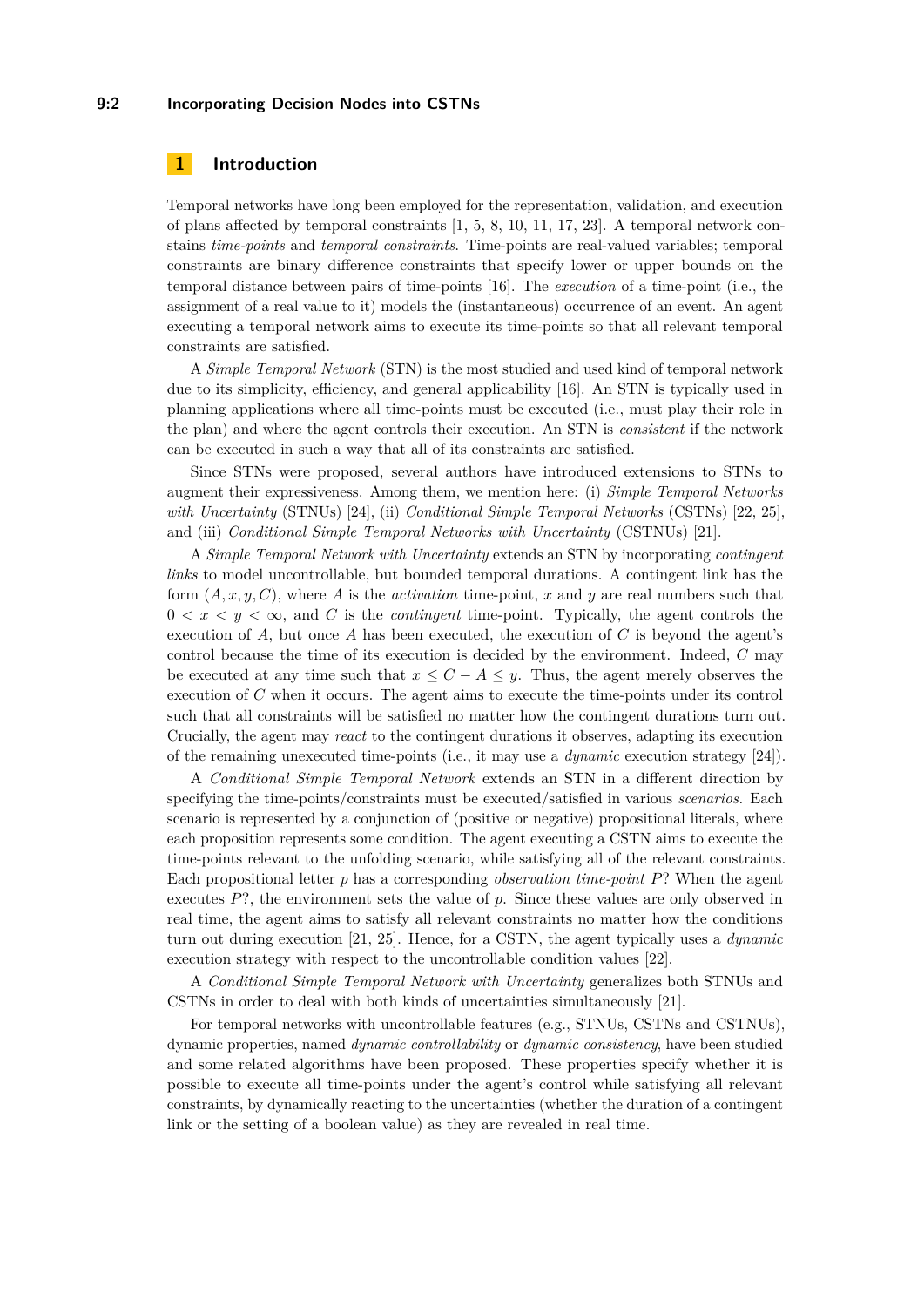<span id="page-2-0"></span>

**Figure 1** A CSTN with Decisions modeling the example discussed in the text. The propositions *b, e* and *h* correspond to the time-points *B*!*, E*? and *H*!, respectively.

Conrad and Williams [\[14\]](#page-16-7) present *Drake,* a dynamic executive for temporal plans that include discrete choices. In Drake, the executive sets the values for the propositional letters – hence the name *choice* – and the goal of the system is to both schedule events and make discrete choices as the execution unfolds. The ability to make discrete choices enriches an executive by offering it the ability to order activities, and choose between alternate methods (sub-plans) for achieving goals. Consistency analysis aims to determine a set of choices that will enable the executive to satisfy the relevant constraints.

Thus, STNUs, CSTNs and CSTNUs address uncontrollable parts, whereas Drake addresses controllable parts only. No temporal network discussed so far has addressed the arising interplay that occurs when controllable and uncontrollable conditions may mutually influence one another. This paper focuses on this issue and makes the following contributions.

- **1.** A new model, *Conditional Simple Temporal Network with Decision* (CSTND), that accommodates contingent propositional variables (conditions) and *controllable propositional variables* (decisions). During execution, the decisions made by the agent, together with the conditions specified by the environment, determine the unfolding scenario.
- **2.** A proof that the decision problem of establishing whether or not any CSTND is dynamically consistent is PSPACE-complete.
- **3.** Algorithms addressing two sub-classes of CSTNDs: (i) those containing decisions only, and (ii) those in which all decisions must be set before starting to execute the network.

## **2 Motivating Example**

[Fig. 1](#page-2-0) depicts a simplification of an example from the healthcare domain. The nodes in the graph represent time-points; the edges represent constraints. Time-points and constraints are relevant whenever their propositional labels are consistent with the unfolding scenario. Temporal ranges are in minutes. For instance, the annotation [0*,* 2]*, b* on the edge from *B*! to  $L_1$  represents that in scenarios where *b* is true, the difference  $L_1 - B!$  must be in the interval [0*,* 2] (i.e., *L*<sup>1</sup> must be executed between zero and two minutes after *B*!).

The plan applies to patients suffering from hematological diseases. It starts by having a patient's blood tested. There are two labs in the hospital,  $Lab<sub>1</sub>$  and  $Lab<sub>2</sub>$ , but only one of them will analyze the blood sample, to be determined by the value the executing agent assigns to *b*, when *B*! is executed. If *b* is  $\top$  (resp.,  $\bot$ ), then Lab<sub>1</sub> (resp., Lab<sub>2</sub>) will analyze the sample. The execution of either *L*<sup>1</sup> or *L*<sup>2</sup> models this task. Depending on the result of the blood test, a physician (who represents the environment in this example) evaluates whether the patient needs urgent care. This evaluation is represented by the time-point *E*?. The environment setting  $e = \perp$  represents that the physician determined that the patient does not need urgent care. In that case, the plan concludes with a standard treatment, represented by the execution of *S*. However, if  $e = \top$ , then a hospitalization process is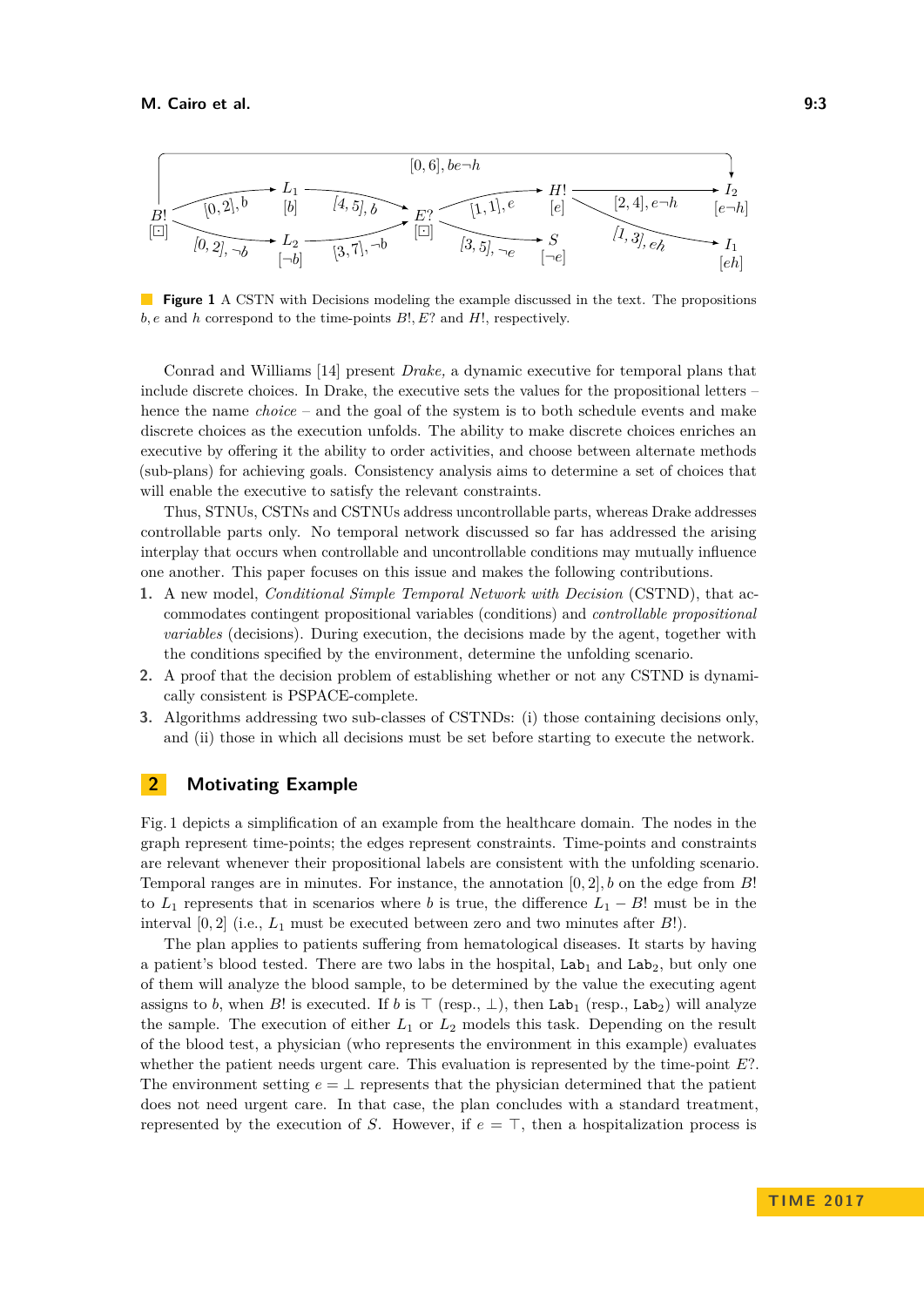#### **9:4 Incorporating Decision Nodes into CSTNs**

engaged, represented by the time-points  $H$ !,  $I_1$  and  $I_2$ . There are two Intensive Care Units in the hospital,  $ICU_1$  and  $ICU_2$ , but only one of them will be used, depending on the value for *h*, which is determined when *H*! is executed. If  $h = \top$  (resp.,  $h = \bot$ ), then the patient is hospitalized in ICU<sub>1</sub> (resp., ICU<sub>2</sub>). Note that if  $b = e = \top$ , and  $h = \bot$ , then  $I_2$  must be executed no more than 6 minutes after *B*!, the time-point modeling the start of the plan.

Our goal is to determine whether such networks are dynamically consistent. Note that if the values of *b* and *h* were set by the environment, then the network in [Fig. 1](#page-2-0) would be inconsistent. For example, in the scenario  $be\neg h$ , the lower bound of  $I_2$  is 7, which is inconsistent with the constraint  $B! \xrightarrow{[0,6], b\in \neg h} I_2$ . However, if *b* and *h* are set by the agent, then the plan is dynamically consistent. Indeed, there are two significant possibilities: if  $b = \perp$  and  $e = \top$ , then *h* can be  $\top$  or  $\perp$  without any problem; but if  $b = e = \top$ , then *h* must be  $\top$ , because the scenario  $be\neg h$  would introduce the same inconsistency discussed above.

# **3 Conditional Simple Temporal Network with Decisions**

This section introduces the formal definitions of a *Conditional Simple Temporal Network with Decisions* (CSTND) and the corresponding *dynamic consistency* property. We begin by recalling *Simple Temporal Networks* (STNs) [\[16\]](#page-16-2), a well-known model for representing and reasoning about temporal constraints. An STN is a pair  $(\mathcal{T}, \mathcal{C})$ , where  $\mathcal{T}$  is a set of real-valued variables, called *time-points*, and  $\mathcal C$  is a set of binary constraints on those variables, each having the form,  $(Y - X \le \delta)$ , where  $X, Y \in \mathcal{T}$  and  $\delta \in \mathbb{R}$ . A constraint  $(Y - X = \delta)$  can be represented by the constraints,  $(Y - X \le \delta)$  and  $(X - Y \le -\delta)$ . The *Simple Temporal Problem* (STP) is that of determining whether an STN is consistent (i.e., has a solution).

Tsamardinos et al. [\[25\]](#page-16-5) extended STNs to include time-points and temporal constraints that apply only in certain *scenarios*, where each scenario is represented by a conjunction of propositional literals. In their work, each time-point has a *label* that concisely specifies the scenarios in which that time-point must be executed. During execution, the execution of so-called *observation time-points* non-deterministically generates truth values for the corresponding propositional variables. Thus, the scenario is incrementally revealed. Later, Hunsberger et al. [\[21,](#page-16-6) [22\]](#page-16-4) augmented their model to also allow constraints to have labels that specify the scenarios in which they must be satisfied. The result was a *Conditional STN* (CSTN). A CSTN is called *dynamically consistent* if there is a strategy for executing its time-points such that all relevant constraints will be satisfied no matter which scenario is incrementally revealed. They also formalized several well-definedness properties that had been only informally expressed in the earlier work.

This paper generalizes a CSTN by allowing some of the propositional variables to be assigned values not by the environment, but by the agent executing the network.

 $\triangleright$  **Definition 1** (Label). Let P be a set of propositional letters. A *label*  $\ell$  over P is a (possibly empty) conjunction,  $\ell = l_1 \wedge \cdots \wedge l_k$ , of (positive or negative) literals  $l_i \in \{p_i, \neg p_i\}$  on distinct variables  $p_i \in \mathcal{P}$ . The empty label is denoted by  $\Box$ .  $\mathcal{P}^*$  denotes the set of all labels over  $\mathcal{P}$ .

I **Definition 2** (CSTND)**.** A *Conditional Simple Temporal Network with Decisions* (CSTND) is a tuple  $\Gamma = \langle \mathcal{T}, \mathcal{P}, \mathcal{CP}, \mathcal{DP}, \mathcal{C}, \mathcal{OT}, \mathcal{O} \rangle$  where:

- $\blacksquare$  *T* is a finite set of *temporal variables* or *time-points*;
- P is a finite set of *propositional letters/variables*;  $\overline{a}$
- $\blacksquare$  $({\cal CP}, {\cal DP})$  is a partition of  ${\cal P}$  into *contingent propositional variables (conditions)*  ${\cal CP}$  and *controllable propositional variables (decisions)* DP;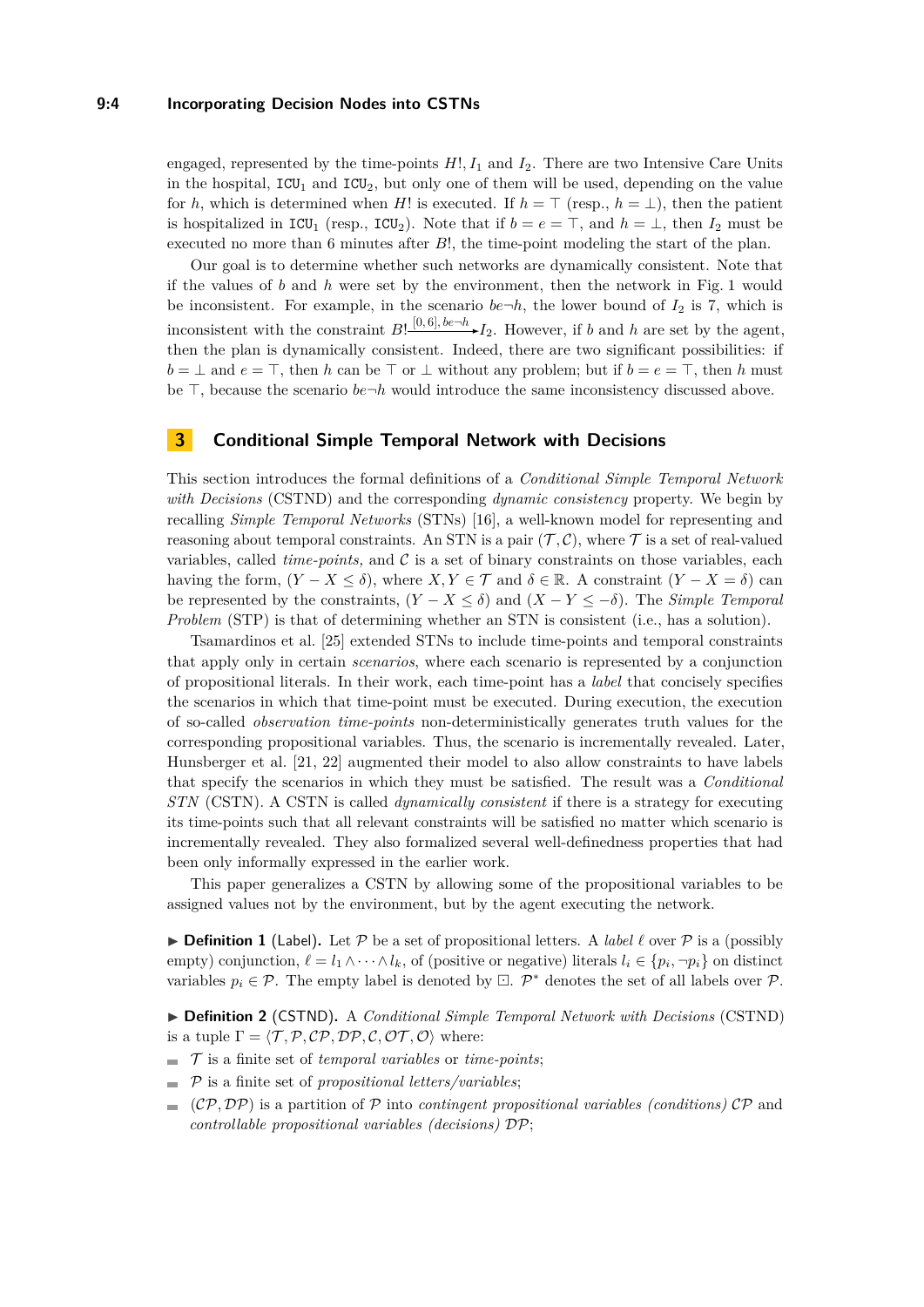- $\blacksquare$  C is a finite set of *labeled constraints*, each of the form,  $(Y X \leq \delta, \ell)$ , where  $X, Y \in \mathcal{T}$ ,  $\delta \in \mathbb{R}$ , and  $\ell \in \mathcal{P}^*$ ;
- OT ⊆ T is the set of *disclosing time-points;* and
- $\mathcal{O}: \mathcal{P} \to \mathcal{O}\mathcal{T}$  is a bijection that associates each propositional variable  $p \in \mathcal{P}$  to a disclosing time-point  $\mathcal{O}(p) \in \mathcal{OT}$ . If  $p \in \mathcal{CP}$ , then its disclosing time-point is called an *observation time-point*; but if  $p \in \mathcal{DP}$ , its disclosing time-point is called a *decision time-point*.

When an observation time-point is executed, the corresponding propositional variable (condition) is assigned a truth value by the environment; however, when a decision time-point is executed, the corresponding variable (decision) is assigned a truth value by the agent. To highlight the correspondence between propositional variables and their disclosing time-points, a decision time-point for any variable *p* is notated as *P*!, while an observation time-point for any variable *q* is notated as *Q*?, as illustrated in [Fig. 1.](#page-2-0)

It is worth pointing out that in the definition of CSTND only constraints are labeled, not time-points. This restriction does not limit the expressivity of CSTNDs, as it has been recently shown that labeling constraints is sufficient to represent any possible CSTN [\[3\]](#page-15-5). Moreover, since time-points in CSTNDs do not have labels, the well-definedness properties formalized by Hunsberger et al. [\[22\]](#page-16-4) become vacuous, which simplifies subsequent definitions.

To facilitate defining the dynamic consistency property for CSTNDs, we refine the supporting definitions of scenarios, projections and schedules to distinguish condition variables from decision variables.

**► Definition 3** (Scenario). A (combined) *scenario* over P is a total assignment  $s: \mathcal{P} \to \{\perp, \top\}$ of truth values to propositional variables. Each scenario *s* also determines a truth value for each label  $\ell \in \mathcal{P}^*$ . If  $s(\ell) = \top$ , we may write  $s \models \ell$ . The set of all scenarios over  $\mathcal P$  is denoted by  $\Sigma_{\mathcal{P}}$ . When a scenario is restricted to the subset  $\mathcal{CP} \subseteq \mathcal{P}$  of conditions, then it may be called a *condition scenario*; similarly, when a scenario is restricted to the subset  $\mathcal{DP} \subseteq \mathcal{P}$ of decisions, it may be called a *decision scenario.* The sets of all condition and decision scenarios are denoted by  $\Sigma_{\mathcal{CP}}$  and  $\Sigma_{\mathcal{DP}}$ , respectively.

A CSTND projection is an STN that contains the constraints applicable in a given scenario.

<span id="page-4-0"></span>**Definition 4** (Projection). Let  $\Gamma = \langle \mathcal{T}, \mathcal{P}, \mathcal{CP}, \mathcal{DP}, \mathcal{C}, \mathcal{OT}, \mathcal{O} \rangle$  be any CSTND, and let *s* be any (combined) scenario. The *projection* of  $\Gamma$  over *s* is the STN  $\Gamma_s = (\mathcal{T}, \mathcal{C}_s)$  where  $\mathcal{C}_s = \{ Y - X \leq \delta \mid (Y - X \leq \delta, \ell) \in \mathcal{C} \text{ and } s \models \ell \}.$ 

**Definition 5** (Schedule). A *schedule* over a set  $\mathcal T$  of time-points is a total assignment  $\psi: \mathcal{T} \to \mathbb{R}$  of real values to those time-points. Hereinafter, the value  $\psi(X)$  will be notated as  $[\psi]_X$ . A schedule  $\psi$  over T is said to be *feasible* for an STN  $(\mathcal{T}, \mathcal{C})$  if  $\psi$  satisfies all of the constraints in C. The set of schedules over  $\mathcal T$  is denoted by  $\Psi_{\mathcal T}$ .

The agent executing the network must (1) schedule time-points, and (2) assign values to decision variables. In addition, the agent is able to *react* in real time to conditions set by the environment. Therefore, we define a *two-part* execution *strategy,* as follows.

I **Definition 6** (Execution Strategy)**.** A *temporal strategy* for a CSTND Γ is a function  $\sigma^t$ :  $\Sigma_{\mathcal{CP}} \to \Psi_{\mathcal{T}}$  that maps each *condition scenario*  $cs \in \Sigma_{\mathcal{CP}}$  to a (complete) schedule  $\sigma^t (cs)$ over T. A *decision strategy* for  $\Gamma$  is a function  $\sigma^d \colon \Sigma_{\mathcal{CP}} \to \Sigma_{\mathcal{DP}}$  that maps each condition scenario  $cs \in \Sigma_{\mathcal{CP}}$  to a decision scenario  $ds = \sigma^d (cs) \in \Sigma_{\mathcal{DP}}$ . An *execution strategy* is a pair  $\sigma = (\sigma^t, \sigma^d)$  where  $\sigma^t$  is a temporal strategy and  $\sigma^d$  is a decision strategy. An *execution strategy*  $\sigma = (\sigma^t, \sigma^d)$  is *viable* if, for every condition scenario  $cs \in \Sigma_{\mathcal{P}}$ , letting  $ds = \sigma^d (cs)$ and  $s = cs \cup ds$ , the schedule  $\sigma^t (cs)$  is feasible for the projection  $\Gamma_s$ .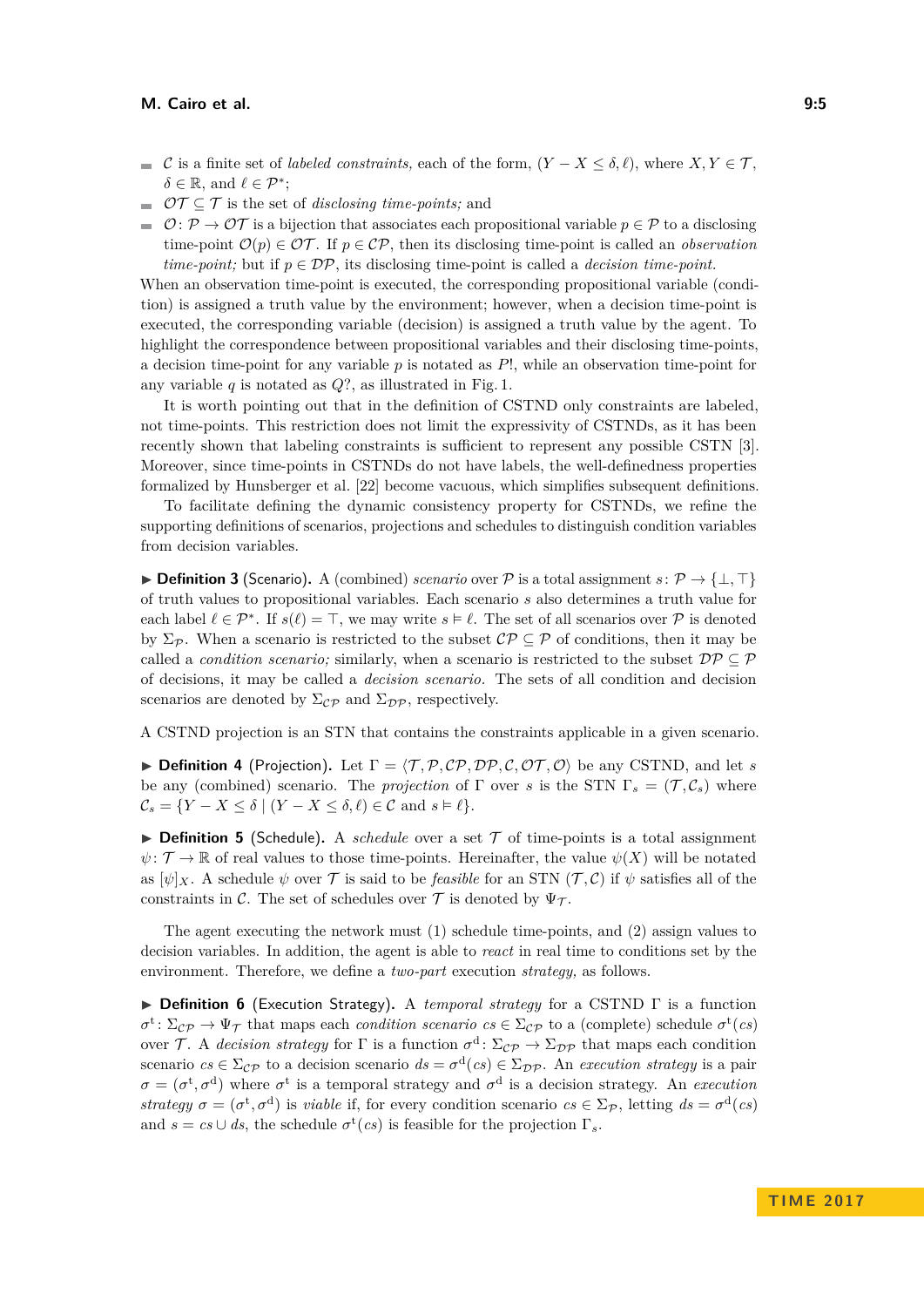#### **9:6 Incorporating Decision Nodes into CSTNs**

To ensure that the schedules and decisions generated by an execution strategy only depend on *past* observations, a *dynamic* execution strategy is subject to restrictions expressed in terms of *condition scenario histories,* as follows.

**Definition 7** (Condition Scenario History). Given a temporal strategy  $\sigma^t$ , a condition scenario  $cs \in \Sigma_{\mathcal{CP}}$ , and a time value  $t \in \mathbb{R}$ , the *condition scenario history* at t in the condition scenario *cs* for the temporal strategy  $\sigma^t$  – notated as  $scHst(t, cs, \sigma^t)$  – is the set of contingent variable assignments made by the environment *before* time *t* according to the schedule  $\sigma^t(cs)$ :  $scHst(t, cs, \sigma^t) = \{(p, cs(p)) \mid p \in \mathcal{CP} \text{ and } [\sigma^t(cs)]_{\mathcal{O}(p)} < t\}.$ 

**Definition 8** (Dynamic Execution Strategy). A temporal strategy  $\sigma^t$  is *dynamic* if for any pair of condition scenarios  $cs \in \Sigma_{\mathcal{CP}}$  and  $cs' \in \Sigma_{\mathcal{CP}}$ , and any time-point  $X \in \mathcal{T}$ :

```
let: t = [\sigma^{\text{t}}(cs)]_X,
if: scHst(t, cs, \sigma^t) = scHst(t, cs', \sigma^t),then: [\sigma^{\text{t}}(cs')]_X = t.
```
Similarly, a decision strategy  $\sigma^d$  is *dynamic* if for any condition scenarios  $cs \in \Sigma_{\mathcal{CP}}$  and  $cs' \in \Sigma_{\mathcal{CP}}$ , and any decision variable  $p \in \mathcal{DP}$ :

let:  $t = [\sigma^{\text{t}}(cs)]_{\mathcal{O}(p)},$ if:  $scHst(t, cs, \sigma^t) = scHst(t, cs', \sigma^t),$ then:  $\sigma^d(c\mathfrak{s})(p) = \sigma^d(c\mathfrak{s}')(p).$ 

An execution strategy is *dynamic* if its temporal and decision strategies are both dynamic.

Now, it is possible to formally introduce the concept of dynamic consistency for CSTNDs.

▶ **Definition 9** (Dynamic Consistency). A CSTND is *dynamically consistent* (DC) if it admits a dynamic and viable execution strategy. The *CSTND-DC problem* is that of checking whether any given CSTND is dynamically consistent.

## **4 Computational Complexity of the CSTND-DC Problem**

This section shows that the CSTND-DC problem is PSPACE-complete.

## **4.1 PSPACE-hardness**

Cairo and Rizzi [\[4\]](#page-15-6) showed that the DC-checking problem for CSTNs is PSPACE-hard. This section presents a simpler proof of that result by providing a direct reduction from the Quantified Boolean Formula (QBF) problem to the CSTND-DC problem.

Consider any quantified boolean formula of the form,  $\Phi = \exists x_1 \forall y_1 \cdots \exists x_n \forall y_n \varphi$ , where  $\varphi$  is a formula in conjunctive normal form, each clause of which is limited to at most three literals over a finite set of propositional variables  $x_1, y_1, \ldots, x_n, y_n$  (i.e.,  $\varphi$  is a 3SAT formula). More specifically,  $\varphi$  is a conjunction of the form  $\bigwedge_{j=1}^{m} (l_{j,1} \vee l_{j,2} \vee l_{j,3})$ , where each literal  $l_{j,k}$ is either a positive or negative instance of one of the quantified variables.

The reduction involves the construction of a corresponding CSTND instance  $\Gamma$  such that  $\Gamma$ is DC if and only if  $\Phi$  is true. To begin, define the sets of decision and condition variables to be  $DP = \{x_1, \ldots, x_n\}$  and  $CP = \{y_1, \ldots, y_n\}$ , respectively. Thus, the disclosing time-points of the network are given by  $\mathcal{OT} = \{X_1!, \ldots, X_n!, Y_1?, \ldots, Y_n?\}$ . The only other time-point, *W*, is discussed below. Thus,  $\mathcal{T} = \mathcal{OT} \cup \{W\}$ . Finally, the set of constraints is given by:

$$
\mathcal{C} = \left( \bigcup_{i=1,\dots,n} \{ (X_i! - Y_i? = -1, \square), (Y_i? - X_{i+1}! = -1, \square) \} \right) \cup
$$
  

$$
\left( \bigcup_{i=1,\dots,n} \{ (W - W \le -1, \neg l_{i,1} \land \neg l_{i,2} \land \neg l_{i,3}) \} \right) \cup \{ X_0! = 1, W = 2n + 1 \}
$$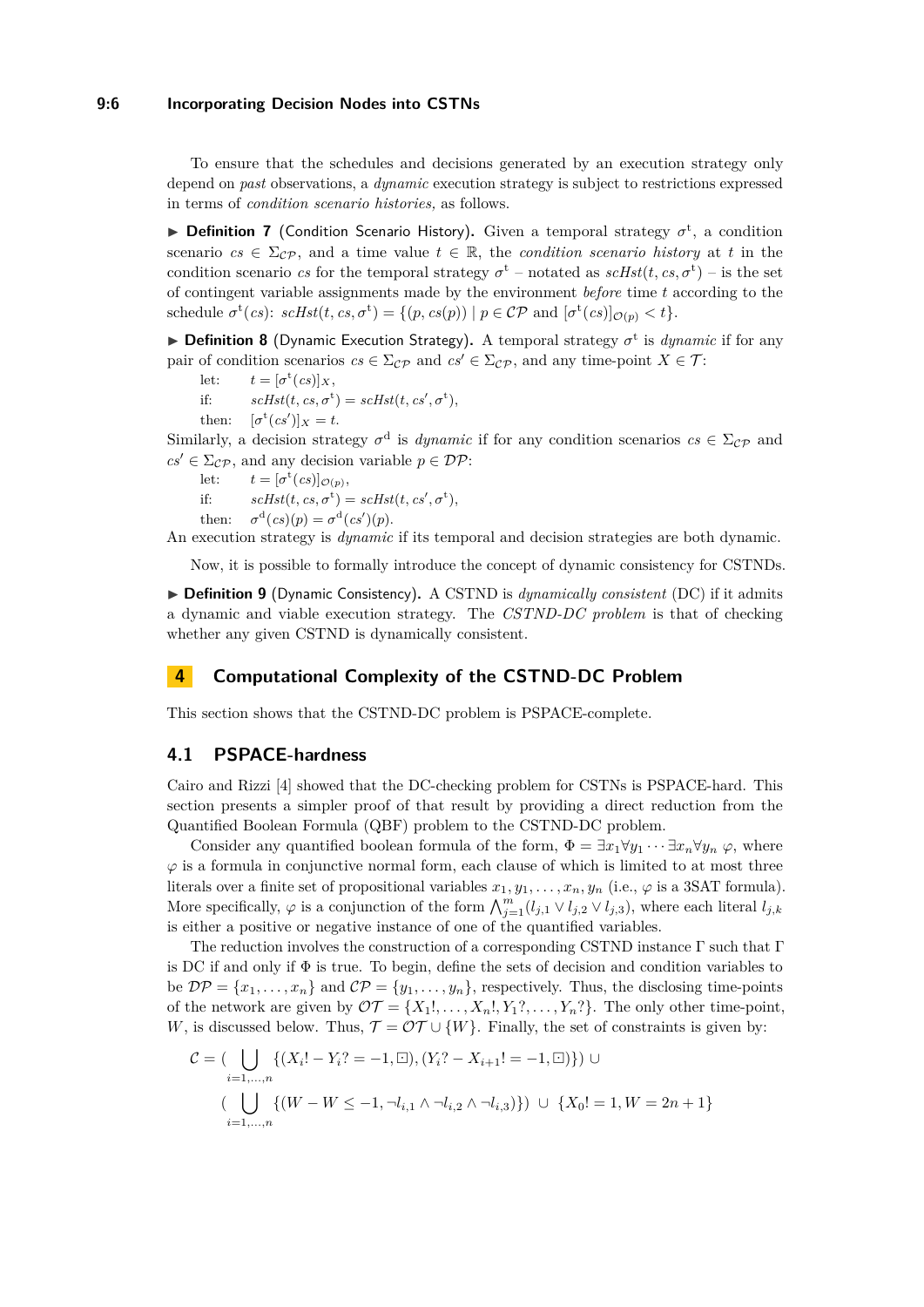<span id="page-6-0"></span>

**Figure 2** The CSTND obtained from the quantified boolean 3SAT formula

 $\Phi \equiv \exists x_1 \forall y_1 \exists x_2 \forall y_2 (\neg x_1 \lor y_1 \lor y_2) \land (x_2 \lor \neg y_1 \lor y_2).$ 

The constraints,  $(X_i! - Y_i? = -1, \square)$  and  $(Y_i? - X_{i+1}! = -1, \square)$  for  $i \in \{1, ..., n\}$ , impose the order  $X_1! < Y_1? < \ldots < X_n! < Y_n?$  on the disclosing time-points, which mirrors the order of the alternating quantifiers  $x_1, y_1, \ldots, x_n, y_n$  in  $\Phi$ . Furthermore, together with the constraint,  $X_0! = 1$ , they ensure that any viable temporal strategy must make the *fixed* assignments,  $X_0! = 1, Y_0? = 2, \ldots, X_n! = 2n - 1, Y_n? = 2n$ , across all (combined) scenarios. Note that any such temporal strategy is trivially dynamic.

The constraints of the form,  $(W - W \le -1, \neg l_{i,1} \wedge \neg l_{i,2} \wedge \neg l_{i,3})$  are negative self-loops on the extra time-point *W*, each of which has a label that is the logical negation of one of the clauses in the boolean formula *ϕ*.

[Fig. 2](#page-6-0) depicts a simple example of the reduction from a QBF to the corresponding CSTND, where  $\Phi \equiv \exists x_1 \forall y_1 \exists x_2 \forall y_2 (\neg x_1 \lor y_1 \lor y_2) \land (x_2 \lor \neg y_1 \lor y_2).$ 

In any (combined) scenario *cs*, the labeled negative self-loops at *W* are satisfied if and only if *cs* assigns the value ⊥ to each of their labels. That happens if and only if the formula  $\varphi$  evaluates to  $\top$  in the scenario *cs*. Therefore,  $\Gamma$  admits a viable execution strategy if and only if  $\Phi$  is true.

Given the fixed ordering of the disclosing time-points, a decision strategy is dynamic if and only if the assignment of each decision variable  $x_i$  depends only on the *preceding* condition variables,  $y_1, \ldots, y_{i-1}$ . This mirrors the semantics of the nested quantifiers, where each  $x_i$  is existentially quantified, and each preceding  $y_j$  is universally quantified. Thus, Γ has a dynamic execution strategy if and only if  $\Phi$  is true.

## **4.2 A Polynomial-Space Algorithm for the CSTND-DC Problem**

This section presents a polynomial-space algorithm for the CSTND-DC problem, which extends the algorithm for CSTNs from prior work [\[4\]](#page-15-6), assuming that time is discretized. As already discussed in [\[4\]](#page-15-6), such assumption does not limit the generality of the algorithm. Together with the PSPACE-hard result from the preceding section, this proves that the CSTND-DC problem is PSPACE-complete.

We begin by showing that, under certain conditions, a DC CSTND admits a *discrete* execution strategy (i.e., one that only schedules time-points at rational multiples of some *fixed* real number  $\epsilon$ , where the granularity of the rational factors is bounded). This result, whose proof is in the Appendix, adapts a similar result for CSTNs from prior work [\[4\]](#page-15-6).

<span id="page-6-1"></span>**Lemma 10.** Suppose that  $\Gamma$  is a CSTND such that, for some  $\epsilon \in \mathbb{R}^+$  and  $W \in \mathbb{Z}^+$ , *each constraint*  $(Y - X \leq w)$  *in*  $\Gamma$  *satisfies*  $w = k\epsilon$  *for some*  $k \in \mathbb{Z}$ *, where*  $-W < k < W$ *. If* Γ *is dynamically consistent, then* Γ *admits a viable and dynamic execution strategy*  $\sigma = (\sigma^t, \sigma^d)$  *such that for each scenario cs and each*  $X \in \mathcal{T}$ *,*  $[\sigma^t (cs)]_X = k' \epsilon/K$ *, for some*  $k' \in \{0, 1, \ldots, 2K^2W\}$ , where  $K = |\mathcal{T}| \cdot 2^{|\mathcal{P}|}$ .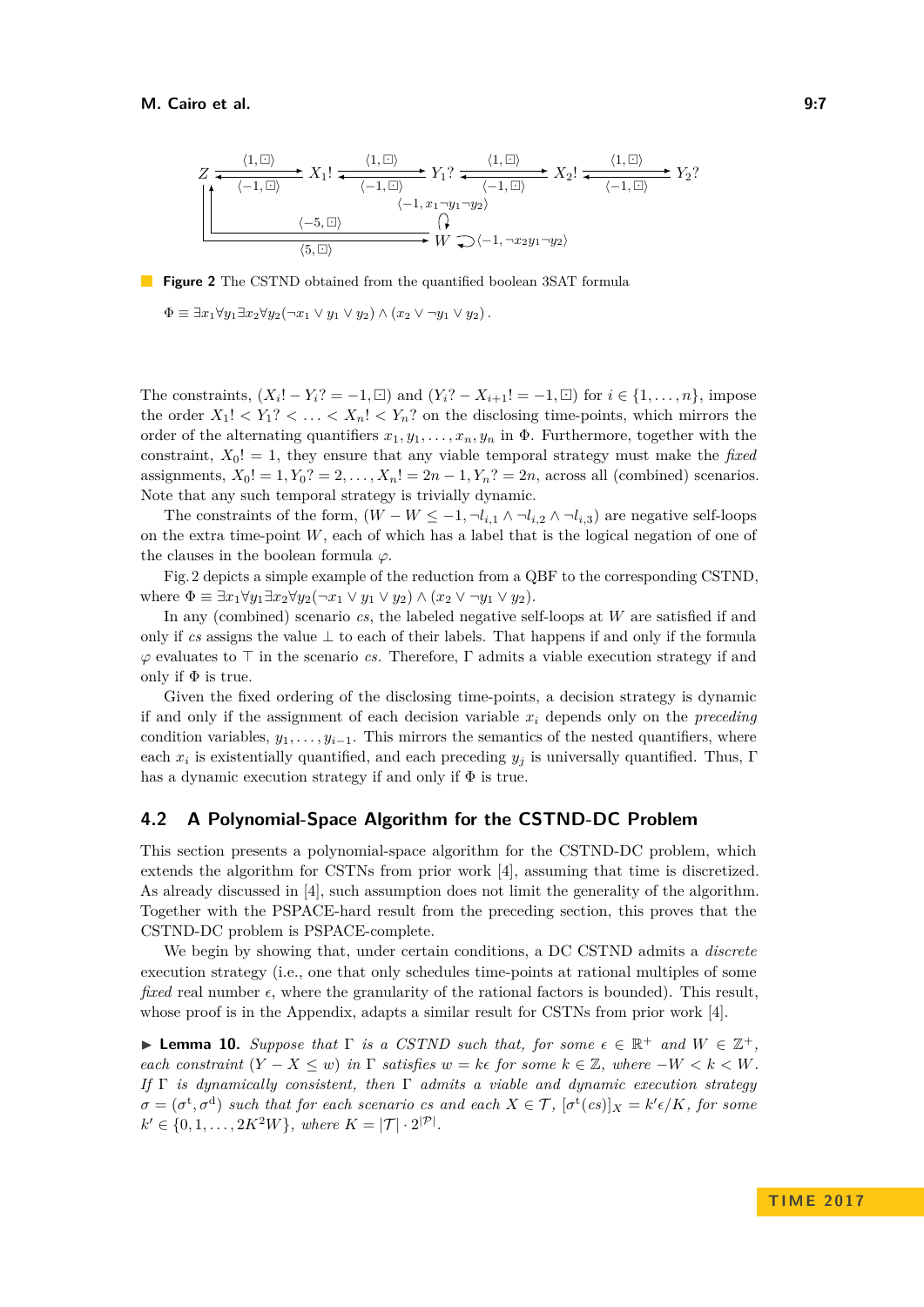|                       | <b>Algorithm 1:</b> CSTND Dynamic Consistency checking in polynomial space                                                                                                                                                                                                                                                                                                                                       |
|-----------------------|------------------------------------------------------------------------------------------------------------------------------------------------------------------------------------------------------------------------------------------------------------------------------------------------------------------------------------------------------------------------------------------------------------------|
|                       | 1 Function $DC(\Gamma)$<br>: $\Gamma$ is a CSTND satisfying the conditions of Theorem 10 for some values $\epsilon > 0$ and<br>Input<br>$W \in \mathbb{Z}^+$                                                                                                                                                                                                                                                     |
|                       | <b>Returns:</b> true if $\Gamma$ is dynamic consistent, <i>false</i> otherwise                                                                                                                                                                                                                                                                                                                                   |
| $\boldsymbol{2}$<br>3 | $c_0 \leftarrow (0, \emptyset, \emptyset)$<br>$\triangleright$ Initial configuration<br>return $DC\text{-}From(\Gamma, c_0)$                                                                                                                                                                                                                                                                                     |
|                       | 4 Recursive Function $DC\text{-}From(\Gamma, c)$<br>: $\Gamma$ is a CSTND satisfying the conditions of Theorem 10 for some values $\epsilon > 0$ and<br>Input<br>$W \in \mathbb{Z}^+$ , $c = (k\epsilon/K, \psi, h)$ is a configuration with $k \in \{0, 1, , 2K^2W\}$ and<br>$K = 2^{ \mathcal{P} } \cdot  \mathcal{T} .$<br><b>Returns:</b> true if $\Gamma$ is dynamically consistent from c, false otherwise |
| 5                     | if $Dom(\psi) = \mathcal{T}$ then return (true if $\psi$ is feasible for $\Gamma_h^+$ else false)<br>$\triangleright$ Base case                                                                                                                                                                                                                                                                                  |
| 6<br>7<br>8           | <b>foreach</b> $\mathcal{T}_{next} \subseteq \mathcal{T} \setminus \text{Dom}(\psi)$ not empty <b>do</b> $\triangleright$ Recursive case. Enumerate all next actions $(\exists)$<br>$\mathcal{CP}_{next} \leftarrow \{p \in \mathcal{CP} \mid \mathcal{O}(p) \in \mathcal{T}_{next}\}\$<br>$\mathcal{DP}_{next} \leftarrow \{p \in \mathcal{DP} \mid \mathcal{O}(p) \in \mathcal{T}_{next}\}\$                   |
| 9                     | for each $k_{\text{next}} \in \{k+1, \ldots, 2K^2W\}$ do<br>$\triangleright$ Enumerate all discrete times ( $\exists$ )                                                                                                                                                                                                                                                                                          |
| 10                    | $t_{\text{next}} \leftarrow k_{\text{next}} \epsilon$                                                                                                                                                                                                                                                                                                                                                            |
| 11<br>12              | $\psi' \leftarrow \psi[t_{next}/\mathcal{T}_{next}]$<br>for<br>each $d\colon \mathcal{DP}_{\mathit{next}} \to \{\top, \bot\}$ do<br>$\triangleright$ Enumerate all decisions ( $\exists$ )<br>$ALLOBSDC \leftarrow true$                                                                                                                                                                                         |
| 13<br>14              | for each $o: \mathcal{CP}_{next} \rightarrow \{\top, \bot\}$ do<br>$\triangleright$ Enumerate all observations $(\forall)$                                                                                                                                                                                                                                                                                       |
| 15                    |                                                                                                                                                                                                                                                                                                                                                                                                                  |
| 16                    |                                                                                                                                                                                                                                                                                                                                                                                                                  |
| 17                    | $\begin{array}{c}\n h' \leftarrow h \cup o \cup d \\  c' \leftarrow (t_{next}, \psi', h') \\  \text{if } not \ DC\text{-}From(\Gamma, c') \text{ then ALLOBSDC} \leftarrow false\n\end{array}$<br>$\triangleright$ Recursion                                                                                                                                                                                     |
| 18                    | if ALLOBSDC then return true                                                                                                                                                                                                                                                                                                                                                                                     |
| 19                    | return false                                                                                                                                                                                                                                                                                                                                                                                                     |

<span id="page-7-0"></span>

The execution of a CSTND can be viewed as a two-player game between the agent and the environment. The agent aims to make decisions and schedule time-points to satisfy all relevant constraints; the environment aims to assign values to conditions that will thwart the agent. Our DC-checking algorithm, whose pseudo-code is given in [Algorithm 1,](#page-7-0) recursively explores all possible configurations of the game. Each configuration is a tuple  $c = (t, \psi, h)$ , where *t* is the current time,  $\psi \colon \mathcal{T}' \to [0, t)$  (with  $\mathcal{T}' \subseteq \mathcal{T}$ ) is a partial schedule, and  $h \colon \mathcal{P}' \to \{\top, \bot\}$  $(\text{with } \mathcal{P}' = \{p \in \mathcal{P} \mid \mathcal{O}(p) \in \text{Dom}(\psi)\})$  is the partial (combined) scenario known at time *t*.

By Lemma [10,](#page-6-1) we may assume that each *t* satisfies  $t = k \cdot \epsilon/K$  for some  $k \in \{0, 1, \ldots, 2K^2W\}$ and  $[\psi]_X = k_X \cdot \epsilon/K$ , where  $k_X \in \{0, \ldots, k-1\}$  for every  $X \in \mathcal{T}$ .

The base case of our recursive procedure corresponds to a final configuration of the game, which occurs when all the time-points have been executed (i.e.,  $\mathcal{T}' = \mathcal{T}$ ) and, hence, all propositional variables have been assigned. The agent wins if and only if the total schedule  $\psi$  is feasible for the projected network  $\Gamma_h^+$  over the total combined scenario *h*.

In the recursive step, the algorithm enumerates all possible moves of the agent and all possible counter-moves of the environment. A move of the agent consists of:

- **1.** the set  $\mathcal{T}_{next} \subseteq \mathcal{T} \setminus \text{Dom}(\psi)$  of time-points to execute next,
- **2.** the time  $t' > t$  at which these time-points are executed, and
- **3.** the decisions to take at time *t*<sup>'</sup> (i.e., an assignment *d*:  $\mathcal{DP}_{next} \to \{\top, \bot\}$  of the variables in  $\mathcal{DP}_{next} = \{p \in \mathcal{DP} \mid \mathcal{O}(p) \in \mathcal{T}_{next}\},\$  which must be decided at time *t'*.

Thanks to Lemma [10,](#page-6-1) we can assume  $t' = k' \cdot \epsilon/K$  for  $k' \in \{k+1, \ldots, 2K^2W\}$ . This ensures that there are a finite number of possible moves, and that each move can be described with a polynomial number of bits.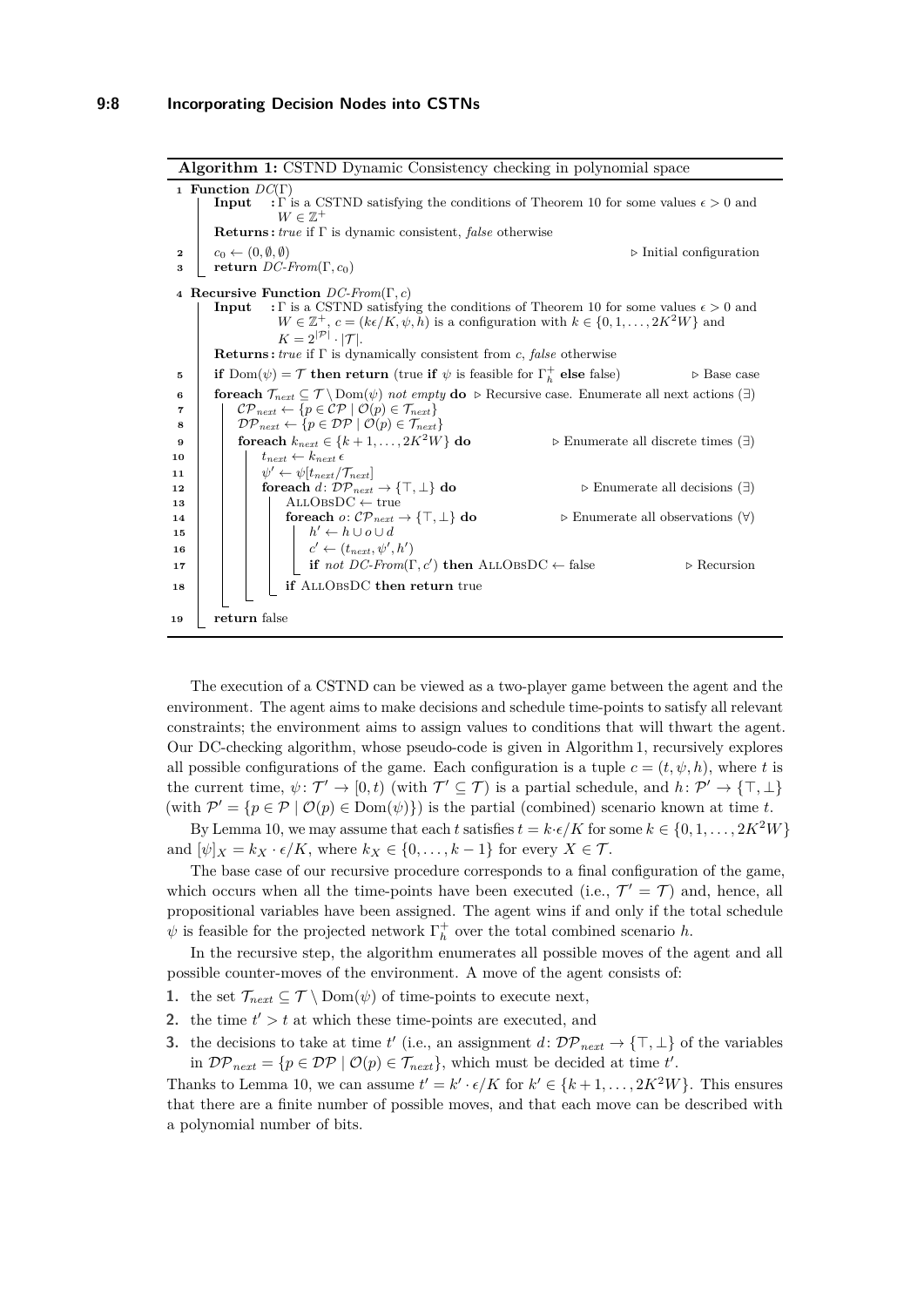The counter-move of the environment sets the values for the conditions to be revealed to the agent at time *t'* (i.e., an assignment *o*:  $\mathcal{CP}_{next} \to \{\top, \bot\}$  of the propositional variables in  $\mathcal{CP}_{next} = \{p \in \mathcal{CP} \mid \mathcal{O}(p) \in \mathcal{T}_{next}\}\$ observed at time  $t'$ .

Checking the dynamic consistency of a network amounts to determining the winner of the game from the initial configuration  $c_0 = (0, \emptyset, \emptyset)$ , where the current time is 0 and no time-points have yet been executed.

### <span id="page-8-0"></span>**5 An Algorithm for CSTNDs having no Condition**

In this section we propose an algorithm for solving the DC problem for CSTNDs having no contingent propositional variable, i.e., when  $\mathcal{CP}$  is empty. Hereinafter we refer to this subclass of CSTND as the class of Simple Temporal Network with Decisions (STND).

▶ **Definition 11** (STND). A *Simple Temporal Network with Decisions* (STND) is a CSTND  $\Gamma = \langle T, P, \emptyset, \mathcal{DP}, \mathcal{C}, \mathcal{OT}, \mathcal{O} \rangle$  having  $\mathcal{CP} = \emptyset$ . An STND  $\Gamma$  is *consistent* if and only if there exists a decision scenario  $ds \in \Sigma_{\mathcal{DP}}$  for which the projection STN  $\Gamma_{ds}$  is consistent.

Since contingent propositional variables are not present, it is possible to check the consistency of the network in a static way. The approach we are about to discuss synthesizes such an assignment offline, i.e., before the execution of the STND starts.

Basically, the proposed algorithm [\(Algorithm 2\)](#page-9-0) checks whether an STND  $\Gamma$  is consistent by looking for one  $ds \in \Sigma_{\mathcal{DP}}$  for which the projection STN  $\Gamma_{ds}$  is consistent. This search is performed by maintaining a support CNF  $\phi$ , which, roughly speaking, represents the complementary of the space of all decision scenarios for which Γ is already known to be inconsistent; to satisfy  $\phi$  means to find a decision scenario outside that space.

Therefore, [Algorithm 2](#page-9-0) (STND-CC) takes as input an STND  $\Gamma$  and it employs an approach working in rounds. Throughout the rounds, STND-CC maintains a formula *φ* in CNF representing all decision scenarios for which Γ is already known to be inconsistent. STND-CC keeps trying to guess a decision scenario  $ds \in \Sigma_{\mathcal{DP}}$  until either  $ds \not\models \phi$ , or  $ds \models \phi$  and  $\Gamma_{ds}$ is consistent – in such case it returns YES. If Γ*ds* is inconsistent for all possible decision scenario, STND-CC returns NO.

Initially,  $\phi$  contains no clauses and *ds* is a random decision scenario; thus,  $ds \models \phi$  holds trivially. If Γ*ds* is consistent, then STND-CC outputs YES and halts. Otherwise, *ds* contains at least a "bad decision" making Γ*ds* inconsistent, i.e., Γ*ds* contains a negative cycle. Let *ρ* be such a negative cycle and let  $\psi$  be the conjunction of the labels associated to the values making the negative cycle (see [Algorithm 3\)](#page-9-1). Then, STND-CC (i) augments  $\phi$  adding  $\neg(\psi)$ (which is a disjunction of literals) as a new clause [\(line 9\)](#page-9-2), (ii) determines a new *ds* that satisfies  $\phi$  using an external SAT solver, and (iii) proceeds to the next round if a suitable ds has been found, outputs  $NO$  and halts otherwise.

STND-CC uses a SAT solver as MiniSat [\[18\]](#page-16-8) to find a decision scenario *ds* that satisfies (the augmented)  $\phi$ . We underline that a decision scenario cannot be found when  $\phi$  is unsatisfiable. i.e., when Γ is inconsistent. In this case, the algorithm can stop saying NO.

It is not difficult to see that STND-CC is sound and complete. As regards time complexity, the following facts hold. Checking the consistency of Γ*ds* (line [5](#page-9-3) of STN-CC) requires time  $O(|\mathcal{T}| \cdot |\mathcal{C}|)$  using Bellman-Ford algorithm [\[16\]](#page-16-2). The time for determining a negative cycle  $\rho$ of  $\Gamma_{ds}$  (CYCLE-CUT) amounts to that of applying De Morgan's law to  $\neg(\psi)$ , which is a linear time in  $|\mathcal{DP}|$ . Finally, the number of invocations to the SAT Solver (line [11](#page-9-4) of [Algorithm 2\)](#page-9-0) is at most that of all possible considered decision scenarios *s*, i.e.,  $2^{|\mathcal{DP}|}$ ; each of such invocations costs  $O(2^{|\mathcal{DP}|})$  time. Therefore, the worst-case time complexity of STND-CC is  $O(2^{2|\mathcal{DP}|} \cdot (|\mathcal{T}| \cdot |\mathcal{C}| + |\mathcal{DP}|)).$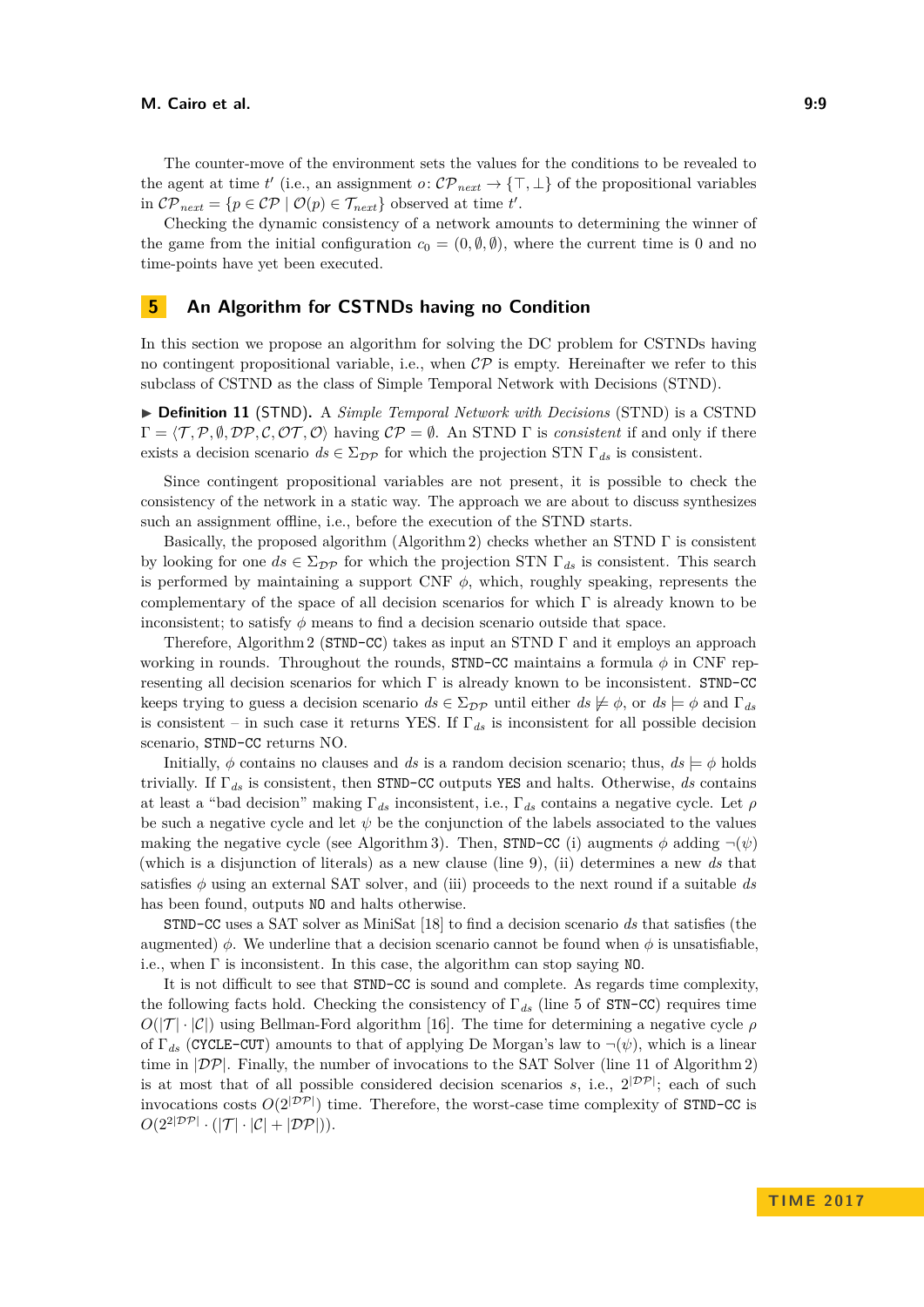#### **9:10 Incorporating Decision Nodes into CSTNs**

<span id="page-9-3"></span><span id="page-9-0"></span>**Algorithm 2:** Consistency Checking Algorithm with Decisions **Procedure** *STND-CC*(Γ) **input** : An STND  $\Gamma = \langle \mathcal{T}, \mathcal{P}, \emptyset, \mathcal{DP}, \mathcal{C}, \mathcal{OT}, \mathcal{O} \rangle$ . **output :** A feasible schedule of Γ or NO.  $\phi \leftarrow$  an empty set of clauses on  $\mathcal{DP}$ ; *ds* ← any assignment on  $\mathcal{DP}$ ;  $\triangleright$  Initialize the assignment *ds* arbitrarily **while** true **do**  $\Gamma_{ds} \leftarrow$  the projection of  $\Gamma$  over *ds*;<br>**5**  $\rho \leftarrow \text{STN-CC}(\Gamma_{ds});$   $\rho \leftarrow \text{STN-CC}(\Gamma_{ds});$   $\rho \leftarrow \text{STN-CC}(\Gamma_{ds})$ ; **i if**  $\rho$  *is a* feasible schedule *of*  $\Gamma_{ds}$  **then return** (yes*, ρ*)*;* **if**  $\rho$  *is a* negative cycle *of*  $\Gamma_{ds}$  **then**<br>**9**  $\psi \leftarrow \text{CYCLE-CUT}(\Gamma, \rho);$  *ψ* ← CYCLE-CUT(Γ*, ρ*);  $\triangleright$  Derive a clause  $\psi$  expressing cut of  $\rho$  in Γ  $\phi \leftarrow \phi \cup \{\psi\};$ <br> **11**  $ds \leftarrow \text{SAT-SOLVE}(\phi);$   $\phi$   $\rightarrow$  Invoke a SAT-Solver on input  $\phi$  **ds** ← **SAT-SOLVE(** $\phi$ );  $\phi$  **b** Invoke a SAT-Solver on input  $\phi$  **if**  $ds \neq \phi$  **then return** no*;*

<span id="page-9-6"></span><span id="page-9-4"></span><span id="page-9-2"></span>**Algorithm 3:** Cutting a Cycle with Decisions

<span id="page-9-7"></span><span id="page-9-1"></span>**Procedure** *CYCLE-CUT*(Γ*, ρ*) **input** : An STND  $\Gamma = \langle \mathcal{T}, \mathcal{P}, \emptyset, \mathcal{DP}, \mathcal{C}, \mathcal{OT}, \mathcal{O} \rangle$  and one of its cycles  $\rho$ . **output :** A clause  $\psi$  on  $\mathcal{DP}$  expressing the cut of  $\rho$  in  $\Gamma$ .  $\psi \leftarrow \top$  **foreach** *constraint C of ρ* **do**  $\downarrow \ell_C \leftarrow$  the label of  $\overline{C}$  in Γ;  $\downarrow \ell_C$  is a conjunction of literals  $\psi \leftarrow \psi \wedge \ell_c;$   $\triangleright \psi$  is also a conjunction of literals  $\psi \leftarrow \text{DeMorgan}(\neg \psi);$   $\triangleright$  apply De Morgan's law to  $\neg \psi$ **return**  $\psi$ *;* 

<span id="page-9-8"></span><span id="page-9-5"></span>**Figure 12.** *The problem of checking whether a given STND*  $\Gamma = \langle T, P, \emptyset, \mathcal{DP}, \mathcal{C}, \mathcal{OT}, \mathcal{O} \rangle$ *is consistent can be solved in singly exponential (w.r.t.* |DP|*) deterministic time. Moreover, when* Γ *is consistent, a positive certificate* (*ds, ρ*) *(where ds is a decision scenario over* DP *and*  $\rho$  *is a feasible schedule of*  $\Gamma_{ds}$ *) is computable within the same time bound.* 

To complete the result of [Theorem 12,](#page-9-5) we prove that STND consistency checking problem is NP-complete. For lack of space, we sketch the proof of a polynomial reduction from 3-SAT to the checking problem. Let  $\psi(x_1, \ldots, x_n) = \bigwedge_{j=1}^m C_j$  be a 3-CNF formula with *n* boolean variables  ${x_i}_{i=1}^n$  and with *m* clauses  ${C_j}_{j=1}^m$ . An STND instance can be represented by a triplet  $\langle \mathcal{T}, \mathcal{C}, \mathcal{DP} \rangle$ , i.e., dropping out  $\mathcal{OT}, \mathcal{O}$  and  $\mathcal{P}$  (= DP); this compact form already allows a correct consistency checking. Consider STND  $\Gamma_{\psi} = (\mathcal{T} = \{Z\}, \mathcal{C} = \{\mathcal{C}_j\}_{j=1}^m, \mathcal{DP} = \{x_i\}_{i=1}^n)$ having only one time-point *Z* and *m* negative self-loop constraints, i.e.,  $\mathcal{C}_j = (Z - Z \leq$  $(1, \neg(C_j))$  where  $\neg(C_j)$  can be turned into a label by De Morgan's law. It is not difficult to verify that  $\psi$  is SAT if and only if  $\Gamma$  is consistent.

## **5.1 Hyper Temporal Networks with Decisions**

In this subsection we consider the *Hyper Temporal Network with Decisions* (HyTND) model and we prove that [Algorithm 2](#page-9-0) and [3](#page-9-1) can be easily extend to it. *Hyper Temporal Networks* (HyTNs) are a strict generalization of STNs, introduced to partially overcome the limitation of allowing only conjunctions of constraints [\[12\]](#page-15-7). Compared to STN distance graphs, HyTNs allow for a greater flexibility in the definition of the temporal constraints meanwhile offering a pseudo-polynomial tractability in the consistency checking of the instances. In turn, HyTNDs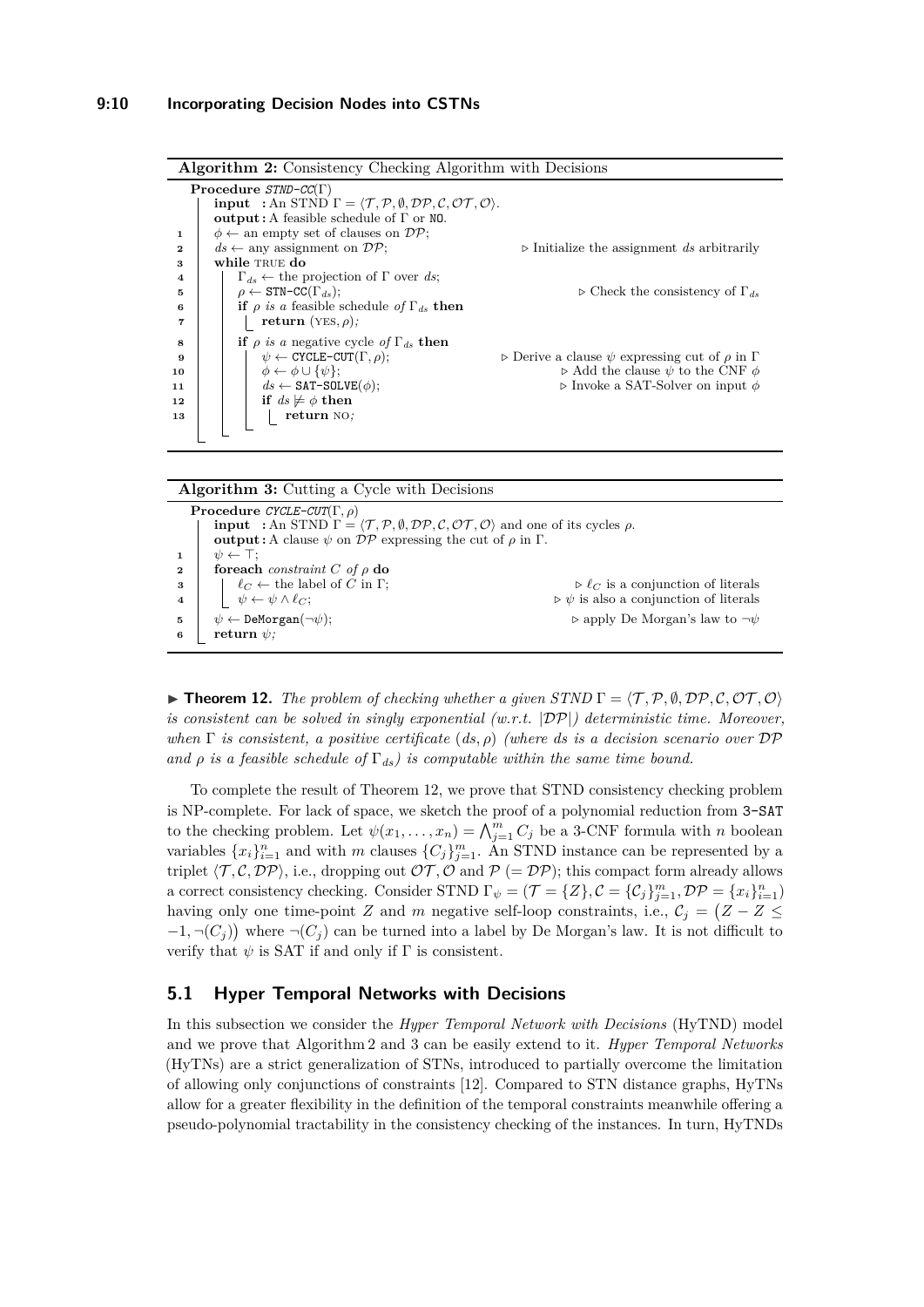extend the HyTN model by labeling each hyper-constraint with a conjunction of literals drawn from the set  $\mathcal{DP}$  of controllable propositional variables; then, the consistency problem of HyTNDs asks for the existence of a decision scenario for which the corresponding projection network is consistent.

In order to formally define the model, let us firstly recall (multi-head) hypergraphs.

**Definition 13.** (Hypergraphs) A (multi-head, weighted) *hypergraph*  $H$  is a pair  $(T, H\mathcal{C})$ , where  $\mathcal{T}$  is a set of nodes and  $\mathcal{HC}$  is a set of *hyper-edges*. Each hyper-edge  $A = (t_A, H_A, w_A) \in$  $\mathcal{HC}$  has a distinguished node  $t_A$ , called the *tail* of *A*, and a non-empty set  $H_A \subseteq \mathcal{T} \setminus \{t_A\}$ comprising the *heads* of *A*; to each head  $v \in H_A$ , it is associated a *weight*  $w_A(v) \in \mathbb{Z}$ . Let *W* be the maximum absolute weight in H and  $|A| = |H_A \cup \{t_A\}|$ . The *size* of H is  $m_{\mathcal{H}} = \sum_{A \in \mathcal{HC}} |A|$ , and it is a measure for the encoding length of H. If  $|A| = 2$ , then  $A = (u, v, w)$  is a standard edge; in this way hypergraphs generalize graphs.

We are now in the position to define HyTNDs and related concepts.

<span id="page-10-0"></span>▶ **Definition 14.** (HyTND) A *Hyper Temporal Network with Decisions* (HyTND) is a triplet  $\Gamma = (\mathcal{T}, \mathcal{HC}, \mathcal{DP})$  where  $\mathcal{H} = (\mathcal{T}, \mathcal{HC})$  is a hypergraph and  $\mathcal{DP}$  is a set of controllable propositional variables. Nodes  $T \in \mathcal{T}$  represent temporal variables (time-points), and each hyper-edge  $A = (t_A, H_A, w_A, \ell_A) \in \mathcal{HC}$ , where  $w_A : H_A \to \mathbb{Z}$  and  $\ell_A \in \mathcal{DP}^*$ , represents a temporal distance constraint between the tail and the heads (*labeled hyper-constraint* (LHC))

In general, given any  $ds \in \Sigma_{\mathcal{DP}}$  and  $\psi : \mathcal{T} \to \mathbb{R}$ , we say that *A* is satisfied by  $(ds, \psi)$  if and only if the following implication holds:  $ds \models \ell_A \Rightarrow \psi(t_A) \ge \min_{v \in H_A} {\psi(v) - w_A(v)}$ . Note that, when  $\mathcal{DP} = \emptyset$ ,  $(\mathcal{T}, \mathcal{HC})$  becomes an *Hyper Temporal Network* (HyTN), and each hyper-edge  $A \in \mathcal{HC}$  represents an (unlabeled) temporal distance which is satisfied by any given  $\psi : \mathcal{T} \to \mathbb{R}$  if and only if  $\psi(t_A) \ge \min_{v \in H_A} {\{\psi(v) - w_A(v)\}}$ . We recall that the HYTN-CONSISTENCY problem asks, given any HyTN  $\mathcal{H} = (\mathcal{T}, \mathcal{HC})$ , to decide whether there exists a schedule  $\psi : \mathcal{T} \to \mathbb{R}$  that satisfies every hyper-constraint  $A \in \mathcal{HC}$ ; if so, H is said *consistent*. HyTND-Consistency is also a static notion of consistency, i.e., all decisions can be taken offline; so, for ease of notation, it is fine to omit decision time-points in Definition [14.](#page-10-0)

<span id="page-10-1"></span>▶ **Definition 15.** (HyTND Projection, HYTND-CONSISTENCY) The *projection* of a HyTND  $\Gamma = (\mathcal{T}, \mathcal{HC}, \mathcal{DP})$  over a decision scenario  $ds \in \Sigma_{\mathcal{DP}}$  is the HyTN  $\Gamma_{ds} = (\mathcal{T}, \mathcal{HC}_{ds})$ , where:

$$
\mathcal{HC}_{ds} = \Big\{ (t_A, H_A, w_A) \mid \exists \ell_A \in \mathcal{DP}^* \text{ s.t. } (t_A, H_A, w_A, \ell_A) \in \mathcal{HC} \text{ and } ds \models \ell_A \Big\}.
$$

The HYTND-CONSISTENCY problem asks, given any HyTND  $\Gamma = (\mathcal{T}, \mathcal{HC}, \mathcal{DP})$ , to decide whether there exists a decision scenario  $ds \in \Sigma_{DP}$  such that the projection  $\Gamma_{ds}$  is consistent; if so, Γ is said *consistent* as well.

As a negative cycle is a negative certificate for consistency check in STN, the *generalized negative cycle* is a negative certificate for HyTN and HyTND [\[12\]](#page-15-7).

 $\triangleright$  **Definition 16** (Generalized (negative) cycle). Given a HyTN  $\mathcal{H} = (\mathcal{T}, \mathcal{HC})$ , a *cycle* is a pair  $(S, \mathcal{C})$  with  $S \subseteq \mathcal{T}$  and  $\mathcal{C} \subseteq \mathcal{HC}$  such that:

**1.**  $S = \bigcup_{A \in \mathcal{C}} (H_A \cup \{t_A\})$  and  $S \neq \emptyset$ ;

**2.**  $\forall v \in S$  there exists an unique  $A \in \mathcal{C}$  such that  $t_A = v$ .

Moreover, we let  $a(v)$  denote the unique edge  $A \in \mathcal{C}$  with  $t_A = v$ , as required in above item 2. Every infinite path in a cycle  $(S, \mathcal{C})$  contains, at least, one *finite cyclic sequence*  $v_i, v_{i+1}, \ldots, v_{i+p}$ , where  $v_{i+p} = v_i$  is the only repeated node in the sequence. A cycle  $(S, C)$ is *negative* if and only if  $\sum_{t=1}^{p-1} w_{a(v_t)}(v_{t+1}) < 0$ , for any finite cyclic sequence  $v_1, v_2, \ldots, v_p$ .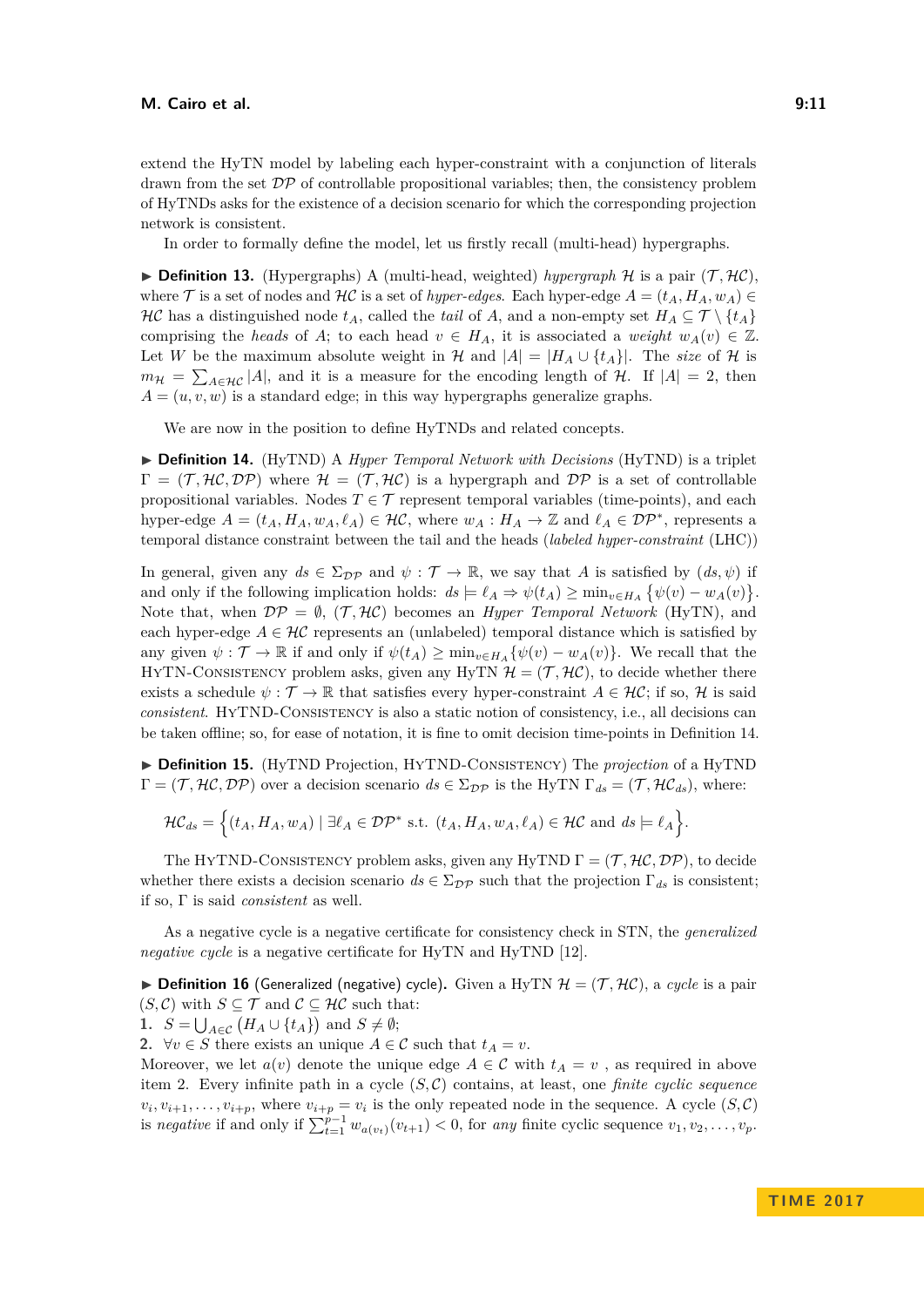<span id="page-11-0"></span>

**Figure 3** A (generalized) cycle  $(S, \mathcal{C})$ , where  $S = \{v_0, \ldots, v_6\}$  and  $\mathcal{C} = \{A_0, \ldots, A_6\}$ .

**Example 17.** An example of a cycle  $(S, \mathcal{C})$  is shown in [Fig. 3;](#page-11-0) where  $S = \{v_0, \ldots, v_6\}$  and  $\mathcal{C} = \{A_0, \ldots, A_6\}$ , provided  $t_{A_i} = v_i$  for every  $i \in \{0, \ldots, 6\}$ ; and  $H_{A_0} = \{v_1, v_2, v_3\}$ ,  $H_{A_1} =$  $\{v_4, v_5\}, H_{A_2} = \{v_5, v_6\}, H_{A_3} = \{v_0, v_6\}, H_{A_4} = \{v_0, v_5\}, H_{A_5} = \{v_2, v_6\}, H_{A_6} = \{v_3, v_5\}.$ Moreover, a finite cyclic sequence,  $(v_0, v_2, v_5, v_6, v_3, v_0)$ , is highlighted with thickened edges.

As shown in [\[12\]](#page-15-7), checking HyTN-Consistency can be done in pseudo-polynomial time.

- <span id="page-11-1"></span> $\triangleright$  **Theorem 18** ([\[12\]](#page-15-7)). Let  $\mathcal{H} = (\mathcal{T}, \mathcal{HC})$  be a HyTN. The following propositions hold:
- **1.** *There exists an*  $O((|\mathcal{T}| + |\mathcal{HC}|)m_{\mathcal{H}}W)$  *pseudo-polynomial time algorithm deciding* HyTN-CONSISTENCY *for*  $H$ *;*
- **2.** *There exists an*  $O((|\mathcal{T}| + |\mathcal{HC}|)m_{\mathcal{H}}W)$  *pseudo-polynomial time algorithm such that, given as input any consistent HyTN* H, *it returns a feasible schedule*  $s : \mathcal{T}_H \to \mathbb{Z}$  of H;
- **3.** *There exists an*  $O((|\mathcal{T}| + |\mathcal{HC}|)m_{\mathcal{H}}W)$  *pseudo-polynomial time algorithm such that, given as input any inconsistent HyTN*  $H$ *, it returns a negative cycle*  $(S, \mathcal{C})$  of  $H$ *.*

To solve HyTND-Consistency, one may as well apply [Algorithm 2](#page-9-0) and [Algorithm 3,](#page-9-1) subject to the following simple modifications:

- **1.** at line [5](#page-9-3) of [Algorithm 2,](#page-9-0) replace STN-CC by the HyTN-Consistency checking algorithm mentioned in [Theorem 18](#page-11-1) (see [\[12\]](#page-15-7));
- **2.** at line [8](#page-9-6) of [Algorithm 2,](#page-9-0) replace "*cycle*" with "*generalized cycle*" and observe that checking whether a generalized cycle  $(S, \mathcal{C})$  is negative can be done in polynomial time (see e.g., Lemma 3 in [\[12\]](#page-15-7) for an algorithm);
- **3.** at line [2](#page-9-7) of [Algorithm 3,](#page-9-1) replace "*constraint*" with "*hyper-constraint*" and notice that, since by Definition [14](#page-10-0) each  $A \in \mathcal{HC}$  has a unique label  $\ell_A \in \mathcal{DP}^*$ , it is still possible to apply De Morgan's law at line [5](#page-9-8) of [Algorithm 3](#page-9-1) for obtaining a clause.

Considering such modification, it is not difficult to verify that the checking algorithm remains correct. Concerning time complexity, the only noticeable overhead is now due to [Theorem 18](#page-11-1) results. Considering such complexity results, the new worst-case time complexity for the checking algorithm is  $O(2^{2|\mathcal{DP}|} \cdot ((|\mathcal{T}| + |\mathcal{HC}|) m_{\mathcal{H}}W + |\mathcal{DP}|)).$ 

<span id="page-11-2"></span>**Figure 19.** *The problem of checking whether or not a given HyTND*  $\Gamma = (\mathcal{T}, \mathcal{HC}, \mathcal{DP})$ *is consistent can be solved in (pseudo) singly exponential (w.r.t.* |DP|*) deterministic time. Moreover, when* Γ *is consistent, a positive certificate* (*ds, ρ*) *(where ds is a decision scenario over*  $DP$  *and*  $\rho$  *is a feasible schedule of*  $\Gamma_{ds}$ *) is computable within the same time bound.* 

As STNDs are special cases of HyTNDs, checking HyTND-Consistency is NP-complete.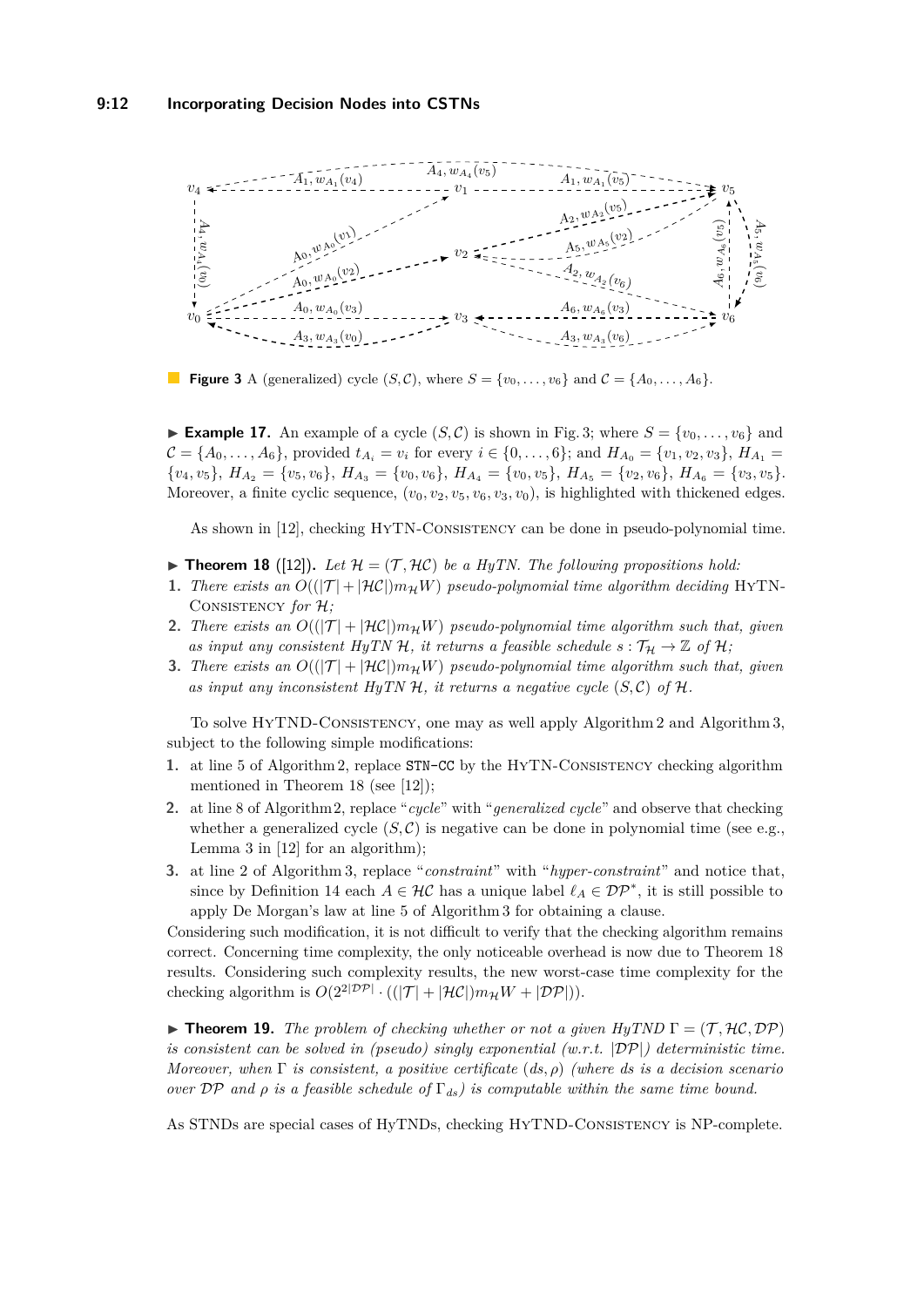## **6 An Algorithm for CSTNDs having Offline Decisions**

In this section we consider a special case of CSTNDs where decisions are made before the execution of the network starts (offline decisions). This allows us to apply the techniques developed in the previous Section [5.](#page-8-0) In this special case, dynamic consistency of CSTNDs is equivalent to the existence of a decision scenario such that the (partial) projection of the network over this scenario (now, a traditional CSTN) is in turn dynamically consistent.

<span id="page-12-0"></span>**Definition 20.** [Offline Decision DC] A CSTND  $\Gamma = \langle \mathcal{T}, \mathcal{P}, \mathcal{CP}, \mathcal{DP}, \mathcal{C}, \mathcal{OT}, \mathcal{O} \rangle$  has the property of *Offline Decision Dynamic Consistency* (CSTND-od-DC) when there exists some decision scenario  $ds \in \Sigma_{\mathcal{DP}}$  such that the projection CSTN  $\Gamma_{ds}$  is dynamically consistent.

We will also also say that a CSTND is CSTND-OD-DC if it has CSTND-OD-DC property.

To check if a CSTND instance is CSTND-OD-DC, it is possible to re-use and adapt the techniques presented in Section [5.](#page-8-0) There, the problem is reduced to check the consistency of a STN instance (projected network), here the projected network is an CSTN. Therefore, it is necessary to consider a CSTN dynamic consistency checking algorithm as the constraint propagation algorithm for CSTNs proposed in [\[22\]](#page-16-4) for testing the CSTND-OD-DC property. An alternative way to check the CSTN dynamic consistency is to reduce an CSTN instance to an appropriate HyTN one and check the dynamic consistency of the last one [\[13\]](#page-15-8).

An improvement of such approach, is to reduce the problem of CSTND-OD-DC checking to the problem of HyTND-Consistency consistency check. We now present such reduction.

Firstly, we argue that in this prospect any CSTND can be viewed as a succinct representation which can be expanded into an exponentially sized HyTND. The following definition introduce the concept of *expansion* of a CSTND.

**Definition 21** (Expansion  $\langle \mathcal{T}_{\Gamma}^{Ex}, \Lambda_{\Gamma}^{Ex} \rangle$ ). For any  $\ell \in \mathcal{P}^*$ , let us denote by  $\ell_{\mathcal{DP}} \in \mathcal{DP}^*$  $(\ell_{\mathcal{CP}} \in \mathcal{CP}^*)$  the label comprising all and only those literals of  $\ell$  whose propositional variable lies in  $\mathcal{DP}(\mathcal{CP}, \text{respectively})$ :  $\ell = \ell_{\mathcal{DP}} \wedge \ell_{\mathcal{CP}}$  where  $\ell_{\mathcal{DP}} \in \mathcal{DP}^*$  and  $\ell_{\mathcal{CP}} \in \mathcal{CP}^*$ .

For any  $s \in \Sigma_{\mathcal{CP}}$ , let us consider the *(partial) projection*  $\mathcal{C}_s^+$  of  $\mathcal C$  over *s* defined as  $\mathcal{C}_s^+ = \left\{ (X, Y, \delta, \ell_{\mathcal{DP}}) \mid (Y - X \leq \delta, \ell) \in \mathcal{C} \text{ and } s \models \ell_{\mathcal{CP}} \right\}.$ 

Next, let us consider the family of distinct and disjoint STNDs  $(\mathcal{T}_s, \mathcal{C}_s, \mathcal{DP})$ , where  $\mathcal{T}_s = \{v_s \mid v \in \mathcal{T}, s \in \Sigma_{\mathcal{CP}}\}, \mathcal{C}_s = \left\{ (X_s, Y_s, \delta, \ell_{\mathcal{DP}}) \middle| \right\}$  $(X, Y, \delta, \ell_{\mathcal{DP}}) \in C_s^+$ , and  $v_s = (v, s)$  for every  $v \in \mathcal{T}, s \in \Sigma_{\mathcal{CP}}$ . For each condition scenario  $s \in \Sigma_{\mathcal{CP}}$  there is one such STND.

Now, the *expansion STND* of the CSTND Γ is defined as

$$
(\mathcal{T}_{\Gamma}^{\text{Ex}}, \Lambda_{\Gamma}^{\text{Ex}}, \mathcal{DP}), \text{ where } \mathcal{T}_{\Gamma}^{\text{Ex}} = \bigcup_{s \in \Sigma_{\mathcal{CP}}} \mathcal{T}_{s} \text{ and } \Lambda_{\Gamma}^{\text{Ex}} = \bigcup_{s \in \Sigma_{\mathcal{CP}}} \mathcal{C}_{s}.
$$

Note that  $\mathcal{T}_{s_1} \cap \mathcal{T}_{s_2} = \emptyset$  whenever  $s_1 \neq s_2$  and that  $(\mathcal{T}_{\Gamma}^{\text{Ex}}, \Lambda_{\Gamma}^{\text{Ex}}, \mathcal{DP})$  is an STND with  $|\mathcal{T}_{\Gamma}^{\text{Ex}}| \leq |\Sigma_{\mathcal{CP}}| \cdot |\mathcal{T}|$  time-points and size at most  $|\Lambda_{\Gamma}^{\text{Ex}}| \leq |\Sigma_{\mathcal{CP}}| \cdot |\mathcal{C}|$ .

We show next that the expansion of a CSTND can be enriched with some (extra) multihead hyper-edges in order to model dynamic consistency, by means of a particular HyTND  $\mathcal{H}_{\epsilon}^{\Gamma}$  for some small  $\epsilon \in \mathbb{R}_{>0}$ . As it was in [\[13\]](#page-15-8), the actual value of  $\epsilon$  will turn out to be singly exponentially small in the number of contingent propositional variables (i.e.,  $\epsilon = \frac{1}{|\Sigma_{\mathcal{CP}}| \cdot |\mathcal{T}|}$ ).

<span id="page-12-1"></span>**Definition 22** (HyTND  $\mathcal{H}_{\epsilon}^{\Gamma}$ ). For any two condition scenarios  $s_1, s_2 \in \Sigma_{\mathcal{CP}}$ , let us denote  $\mathcal{L}(s_1; s_2) = \{(\mathcal{O}_p?)_{s_1} \in \mathcal{T}_{s_1} \mid \mathcal{O}_p? \in \mathcal{OT}, p \in \mathcal{CP}, s_1(p) \neq s_2(p)\}\$  the set of all nodes  $(\mathcal{O}_p?)_{s_1} \in \mathcal{T}_{s_1}$  such that  $\mathcal{O}_p? \in \mathcal{OT}$  is an observation time-point of  $\Gamma$  that is executed in  $s_1$ and, considered in pair with respect to  $s_2$ , the value of the variable *p* differs, i.e.,  $s_1(p) \neq s_2(p)$ .

Given any  $\epsilon \in \mathbb{R}_{>0}$ , HyTND  $\mathcal{H}_{\epsilon}^{\Gamma}$  is defined as follows: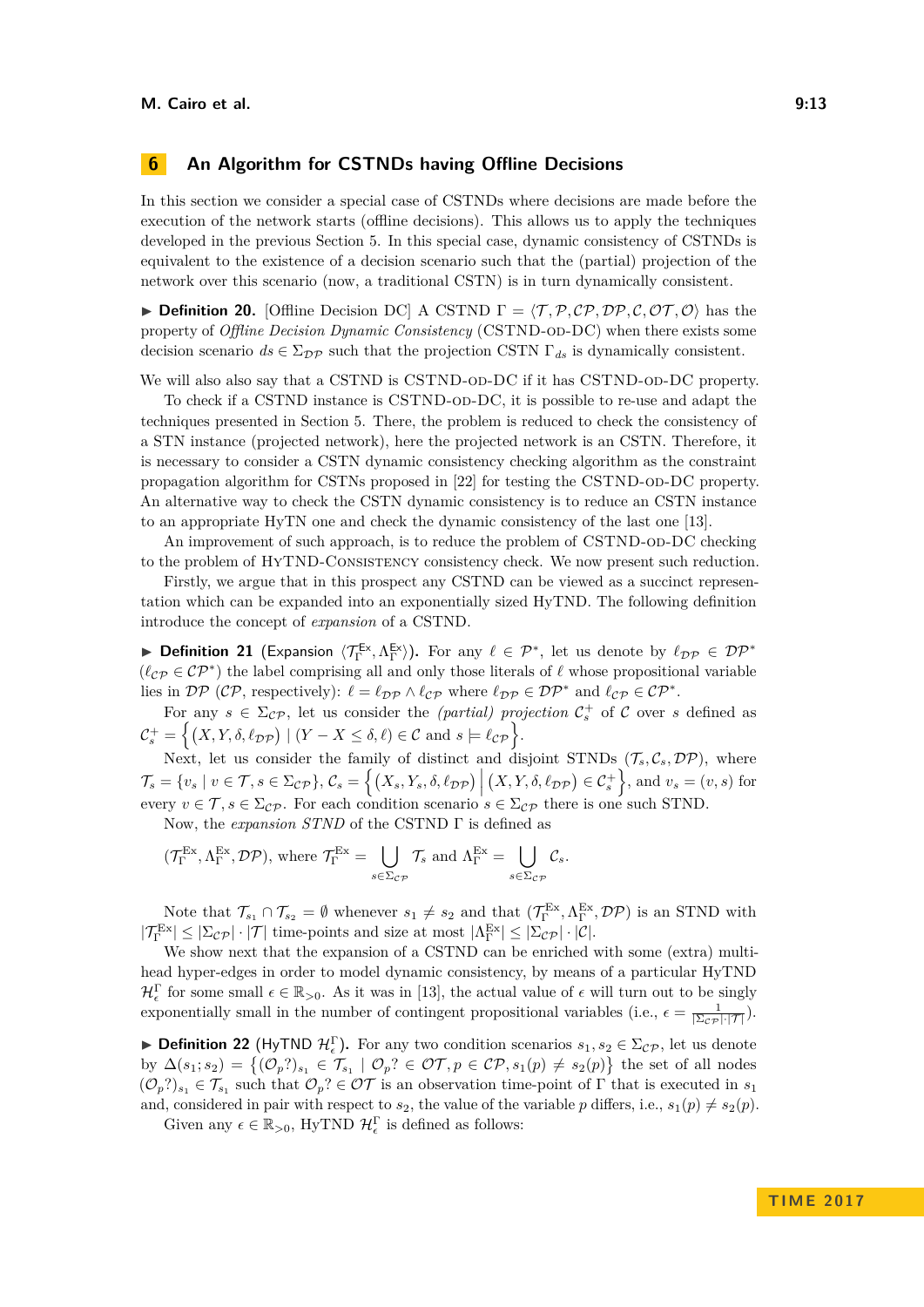#### **9:14 Incorporating Decision Nodes into CSTNs**

- For every two condition scenarios  $s_1, s_2 \in \Sigma_{\mathcal{CP}}$  and for every time-point  $u \in \mathcal{T}$ , define a hyper-edge  $\alpha_{\epsilon}(s_1; s_2; u) = (t_{\alpha}, H_{\alpha}, w_{\alpha}, \Box), \forall s_1, s_2 \in \Sigma_{\mathcal{CP}}$  and  $u \in \mathcal{T}$ , where:
	- $t_{\alpha} = u_{s_1}$  is the tail of the (multi-head) hyper-edge  $\alpha_{\epsilon}(s_1; s_2; u)$ ;
	- *H*<sub>α</sub> = { $u_{s_2}$ }  $\cup$   $\Delta(s_1; s_2)$  is the set of the heads of  $\alpha_{\epsilon}(s_1; s_2; u)$ ;
	- $w_{\alpha}(u_{s_2}) = 0$ , and  $w_{\alpha}(v) = -\epsilon$  for each  $v \in \Delta(s_1; s_2)$ .
- Consider the expansion STND  $(\mathcal{T}_{\Gamma}^{Ex}, \Lambda_{\Gamma}^{Ex}, \mathcal{DP})$  of  $\Gamma$ , the HyTND  $\mathcal{H}_{\epsilon}^{\Gamma}$  is the tuple  $(\mathcal{T}_{\Gamma}^{\text{Ex}}, \mathcal{HC}_{\epsilon}, \mathcal{DP})$ , where  $\mathcal{HC}_{\epsilon} = \Lambda_{\Gamma}^{\text{Ex}} \cup \bigcup_{s_1, s_2 \in \Sigma_{\mathcal{CP}}} \alpha_{\epsilon}(s_1; s_2; u)$ .

Notice that each  $\alpha_{\epsilon}(s_1; s_2; u)$  has size  $|\alpha_{\epsilon}(s_1; s_2; u)| = 1 + |\Delta(s_1; s_2)| \leq 1 + |\mathcal{CP}|$ . Now, based on the results given in [\[13\]](#page-15-8), the following result can be shown.

<span id="page-13-0"></span>**Findmark 123.** Let  $\Gamma = \langle T, P, CP, DP, C, OT, O \rangle$  be a CSTND and let  $\hat{\epsilon} = \frac{1}{|\Sigma_{CP}| \cdot |\mathcal{T}|}$ . It *holds that*  $\Gamma$  *is* CSTND-OD-DC *if and only if the HyTND*  $\mathcal{H}_{\hat{\epsilon}}^{\Gamma}$  *is consistent.* 

We give the proof of [Theorem 23](#page-13-0) in the appendix. Given a CSTND  $\Gamma$ , CSTND-od-DC can be checked by firstly constructing the HyTND  $\mathcal{H}_{\hat{\epsilon}}^{\Gamma}$  and then by relying on [Theorem 19](#page-11-2) for checking its consistency. Notice that, even though the size of  $\mathcal{H}_{\hat{\epsilon}}^{\Gamma}$  is singly exponential in  $|\mathcal{CP}|$  and also a possible negative generalized cycle can be of an exponential size, the corresponding clause  $\psi$  that is eventually returned by Algorithm [3](#page-9-1) has size at most  $|\mathcal{DP}|$ . The obtained results of this section are summarized in the following theorem.

► **Theorem 24.** *Deciding* CSTND-od-DC *on a given CSTND can be done in (pseudo) singly exponential (w.r.t.*  $|\mathcal{P}|$ ) deterministic time. When the input CSTND is CSTND-OD-DC, a *viable and dynamic execution strategy is computable within the same time bound.*

# **7 Related Work**

There are many proposals in the literature for ways of extending the expressiveness of the STN model. Below, we summarize the main results about CSTNs and related models.

Tsamardinos et al. [\[25\]](#page-16-5) defined the Conditional Simple Temporal Problem (CTP) as that of determining whether a given CSTN admits a viable and dynamic execution strategy. (The CSTN acronym was introduced later.) In their work, propositional labels are associated only with time-points, not constraints. They also informally specified some reasonableness properties that any CSTN ought to satisfy. Although they showed how to solve the CTP by encoding it as a meta-level Disjunctive Temporal Problem (DTP) and feeding it to an off-the-shelf solver, that approach is not practical because the CTP-to-DTP encoding has exponential size and, on top of that, the DTP solver runs in exponential time. To our knowledge, this approach has never been implemented or empirically evaluated.

Later, Hunsberger et al. [\[21,](#page-16-6) [22\]](#page-16-4) defined CSTNs (separate from the CTP) and formalized the well-definedness properties for CSTNs. In their work, both time-points (nodes) and constraints (edges) of a CSTN can have propositional labels that specify the scenarios in which they are applicable. (Allowing constraints to be labeled was inspired by the work of Conrad et al. [\[14\]](#page-16-7), discussed below.) They showed that the labels must satisfy the well-definedness properties in order to guarantee the existence of a dynamic execution strategy. They also presented a sound-and-complete DC-checking algorithm for solving the CTP, and empirically demonstrated its practical performance.

Conrad et al. [\[14\]](#page-16-7) considered a variant of CSTNs, proposing Drake, a dynamic executive for temporal plans with choice. In their work, the constraints of a temporal plan are labeled as in CSTNs, but the values of propositions (choices) are decided by the executive during run-time, not by the environment.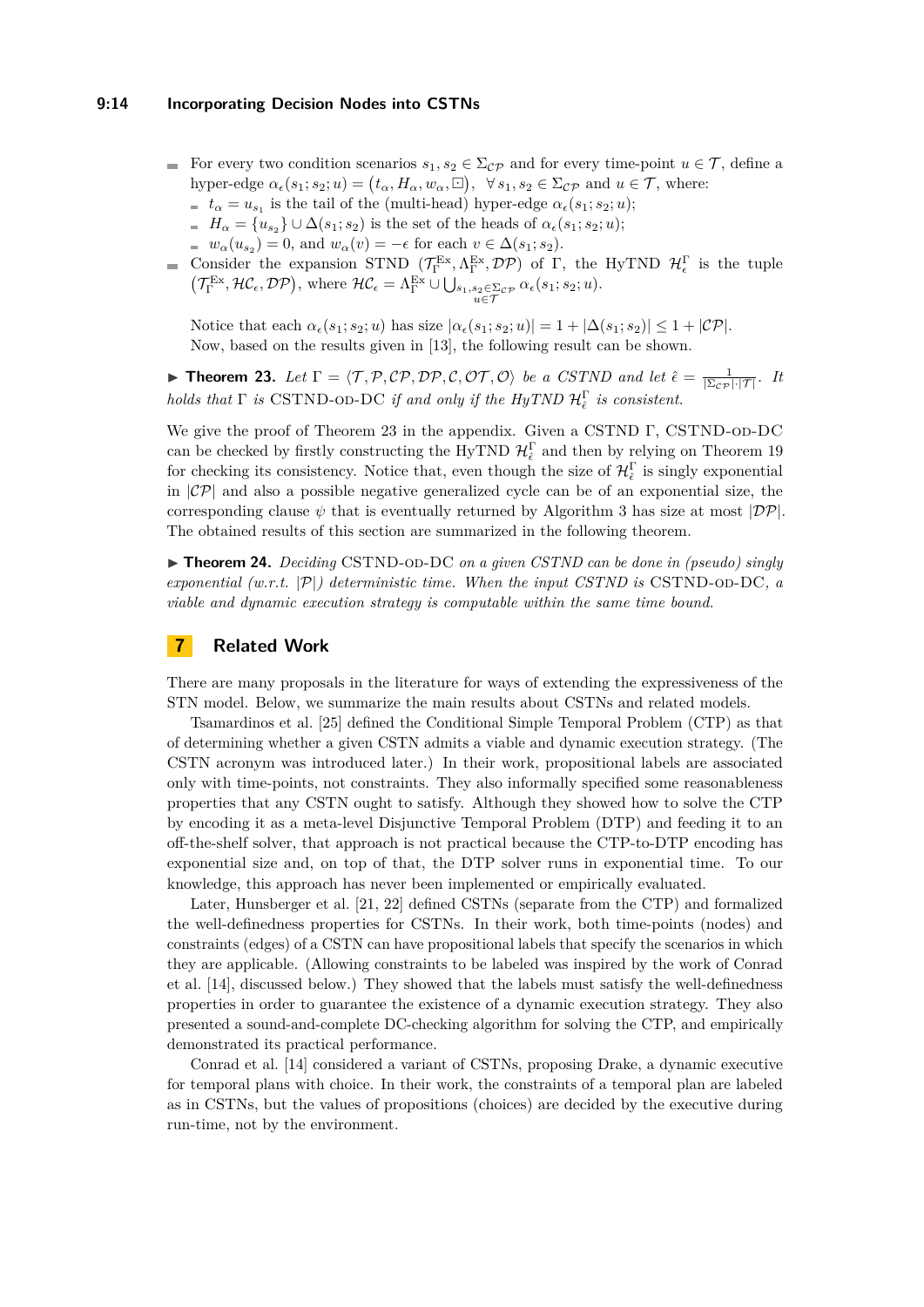#### **M. Cairo et al. 9:15**

Cimatti et al. [\[6,](#page-15-9) [7\]](#page-15-10) presented a different approach to solving a variety of temporal problems (CSTNs included) in which a temporal network is first translated into an equivalent Timed Game Automaton (TGA) and, then, solved by an off-the-shelf TGA solver. Although this approach is interesting because it shows the relationships between TGAs and a variety of temporal networks – including CSTNs – it has not yet been shown to be practical for solving the CTP.

Comin and Rizzi [\[13\]](#page-15-8) solved the CTP by converting it into a Mean Payoff Game (MPG). They also introduced a variant of dynamic consistency, called  $\varepsilon$ -DC, where  $\varepsilon > 0$  represents the minimum reaction time of the executive in response to observations. They presented (1) a sharp lower-bounding analysis on the critical value of the reaction time where the CSTN changes from being DC to non-DC,  $(2)$  a proof that the CTP is coNP-hard, and  $(3)$  the first singly-exponential-time algorithm for solving the CTP.

Hunsberger and Posenato [\[19\]](#page-16-9) showed how their DC-checking algorithm from earlier work [\[22\]](#page-16-4) can be extended to check the *ε*-DC property without incurring any performance degradation. They also introduced four benchmarks for testing DC-checking algorithms.

Hunsberger and Posenato [\[20\]](#page-16-10) presented another optimization of the approach presented by Cimatti et al. in which the CTP is viewed as a two-player game. Its solution is determined by exploring an abstract game tree to find a "winning" strategy, using Monte Carlo Tree Search and Limited Discrepancy Search to guide its search. An empirical evaluation shows that the new algorithm is competitive with the propagation-based algorithm.

Cairo et al. [\[2\]](#page-15-11) improved the analysis of the *ε*-DC property. They showed that if  $\varepsilon = 0$ (i.e., if the system can react instantaneously), it is necessary to impose a further condition to avoid a form of instantaneous circularity.

Cui and Haslum [\[15\]](#page-16-11) extend STNU by conditioning temporal constraints on the assignment of controllable discrete variables (decisions) that can be done at any time. In CSTNDs we connect decisions to time-points and thus provide greater expressiveness because we allow a designer to constraint when decisions have to been taken.

Zavatteri [\[26\]](#page-16-12) defined CSTNUDs (i.e., CSTNUs [\[9\]](#page-15-12) augmented with decision nodes), using an approach based on Timed Game Automata (TGAs) for both checking the dynamic controllability of CSTNUDs and the synthesizing memoryless execution strategies. Although CSTNUDs are more general than CSTNDs, this paper focused on analyzing the complexity of the CSTND-DC problem and presenting DC-checking algorithms for two special cases of CSTNDs.

# **8 Conclusions and Future Work**

This paper introduced a new kind of temporal network, called a *Conditional Simple Temporal Network with Decisions*, that accommodates both *conditions* that are not under the control of the executing agent, and *decisions* that are under the agent's control. The agent aims to make decisions and schedule time-points so that all relevant constraints are satisfied no matter how the environment assigns values to the conditions in real time. After defining a notion of dynamic consistency for CSTNDs, the paper proved that the CSTND-DC problem is PSPACE-complete. Finally, it introduced some algorithms to deal with two special cases: (1) CSTNDs that contain decisions, but not conditions; and (2) CSTNDs for which all decisions are made prior to executing the network.

As for future work, among the many possible research directions, we mention here the application of our approach to the design of business process models, where not all of the decisions (represented as gateway variables in business process models) are under the control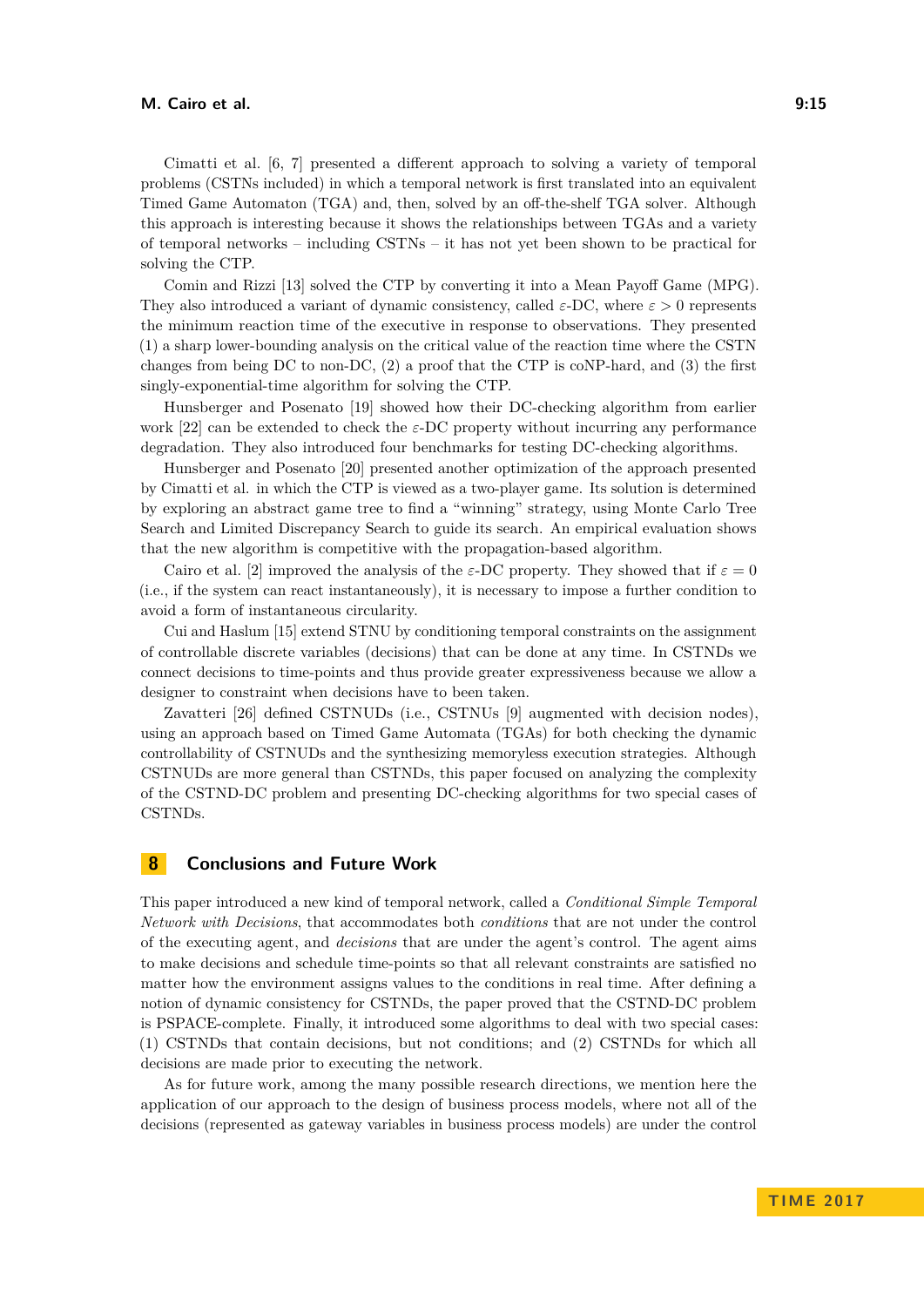## **9:16 Incorporating Decision Nodes into CSTNs**

of the process engine. Another potential topic concerns the identification of other special cases of CSTNDs that might yield corresponding DC-checking algorithms.

#### **References**

- <span id="page-15-0"></span>**1** Claudio Bettini, Xiaoyang Sean Wang, and Sushil Jajodia. Temporal reasoning in workflow systems. *Distributed and Parallel Databases*, 11(3):269–306, 2002. [doi:10.1023/A:](http://dx.doi.org/10.1023/A:1014048800604) [1014048800604](http://dx.doi.org/10.1023/A:1014048800604).
- <span id="page-15-11"></span>**2** Massimo Cairo, Carlo Comin, and Romeo Rizzi. Instantaneous reaction-time in dynamicconsistency checking of conditional simple temporal networks. In *23rd International Symposium on Temporal Representation and Reasoning (TIME 2016)*, pages 80–89, 2016. [doi:10.1109/TIME.2016.16](http://dx.doi.org/10.1109/TIME.2016.16).
- <span id="page-15-5"></span>**3** Massimo Cairo, Luke Hunsberger, Roberto Posenato, and Romeo Rizzi. A streamlined model of conditional simple temporal networks. In *24th International Symposium on Temporal Representation and Reasoning (TIME 2017)*, volume 90 of *LIPIcs*, pages 10:1–10:19, 2017. [doi:10.4230/LIPIcs.TIME.2017.10](http://dx.doi.org/10.4230/LIPIcs.TIME.2017.10).
- <span id="page-15-6"></span>**4** Massimo Cairo and Romeo Rizzi. Dynamic controllability of conditional simple temporal networks is PSPACE-complete. In *23rd International Symposium on Temporal Representation and Reasoning (TIME 2016)*, pages 90–99, 2016. [doi:10.1109/TIME.2016.17](http://dx.doi.org/10.1109/TIME.2016.17).
- <span id="page-15-1"></span>**5** Susan J. Chinn and Gregory R. Madey. Temporal representation and reasoning for workflow in engineering design change review. *IEEE Transactions on Engineering Management*, 47(4):485–492, 2000. [doi:10.1109/17.895343](http://dx.doi.org/10.1109/17.895343).
- <span id="page-15-9"></span>**6** Alessandro Cimatti, Luke Hunsberger, Andrea Micheli, Roberto Posenato, and Marco Roveri. Sound and complete algorithms for checking the dynamic controllability of temporal networks with uncertainty, disjunction and observation. In *21st International Symposium on Temporal Representation and Reasoning (TIME 2014)*, pages 27–36, 2014. [doi:10.1109/TIME.2014.21](http://dx.doi.org/10.1109/TIME.2014.21).
- <span id="page-15-10"></span>**7** Alessandro Cimatti, Luke Hunsberger, Andrea Micheli, Roberto Posenato, and Marco Roveri. Dynamic controllability via timed game automata. *Acta Informatica*, 53(6-8):681– 722, 2016. [doi:10.1007/s00236-016-0257-2](http://dx.doi.org/10.1007/s00236-016-0257-2).
- <span id="page-15-2"></span>**8** Carlo Combi, Mauro Gambini, Sara Migliorini, and Roberto Posenato. Representing business processes through a temporal data-centric workflow modeling language: An application to the management of clinical pathways. *IEEE Transactions on Systems, Man, and Cybernetics: Systems*, 44(9):1182–1203, 2014. [doi:10.1109/TSMC.2014.2300055](http://dx.doi.org/10.1109/TSMC.2014.2300055).
- <span id="page-15-12"></span>**9** Carlo Combi, Luke Hunsberger, and Roberto Posenato. An algorithm for checking the dynamic controllability of a conditional simple temporal network with uncertainty. In *Proceedings of the 5th International Conference on Agents and Artificial Intelligence (ICAART 2013)*, volume 2, pages 144–156, 2013. [doi:10.5220/0004256101440156](http://dx.doi.org/10.5220/0004256101440156).
- <span id="page-15-3"></span>**10** Carlo Combi and Roberto Posenato. Controllability in temporal conceptual workflow schemata. In *Business Process Management (BPM 2009)*, volume 5701 of *LNCS*, pages 64–79, 2009. [doi:10.1007/978-3-642-03848-8\\_6](http://dx.doi.org/10.1007/978-3-642-03848-8_6).
- <span id="page-15-4"></span>**11** Carlo Combi and Roberto Posenato. Towards temporal controllabilities for workflow schemata. In *17th International Symposium on Temporal Representation and Reasoning (TIME 2010)*, pages 129–136, 2010. [doi:10.1109/TIME.2010.17](http://dx.doi.org/10.1109/TIME.2010.17).
- <span id="page-15-7"></span>**12** Carlo Comin, Roberto Posenato, and Romeo Rizzi. Hyper temporal networks – A tractable generalization of simple temporal networks and its relation to mean payoff games. *Constraints*, 22(2):152–190, 2017. [doi:10.1007/s10601-016-9243-0](http://dx.doi.org/10.1007/s10601-016-9243-0).
- <span id="page-15-8"></span>**13** Carlo Comin and Romeo Rizzi. Dynamic consistency of conditional simple temporal networks via mean payoff games: A singly-exponential time dc-checking. In *22nd International Symposium on Temporal Representation and Reasoning (TIME 2015)*, pages 19–28, 2015. [doi:10.1109/TIME.2015.18](http://dx.doi.org/10.1109/TIME.2015.18).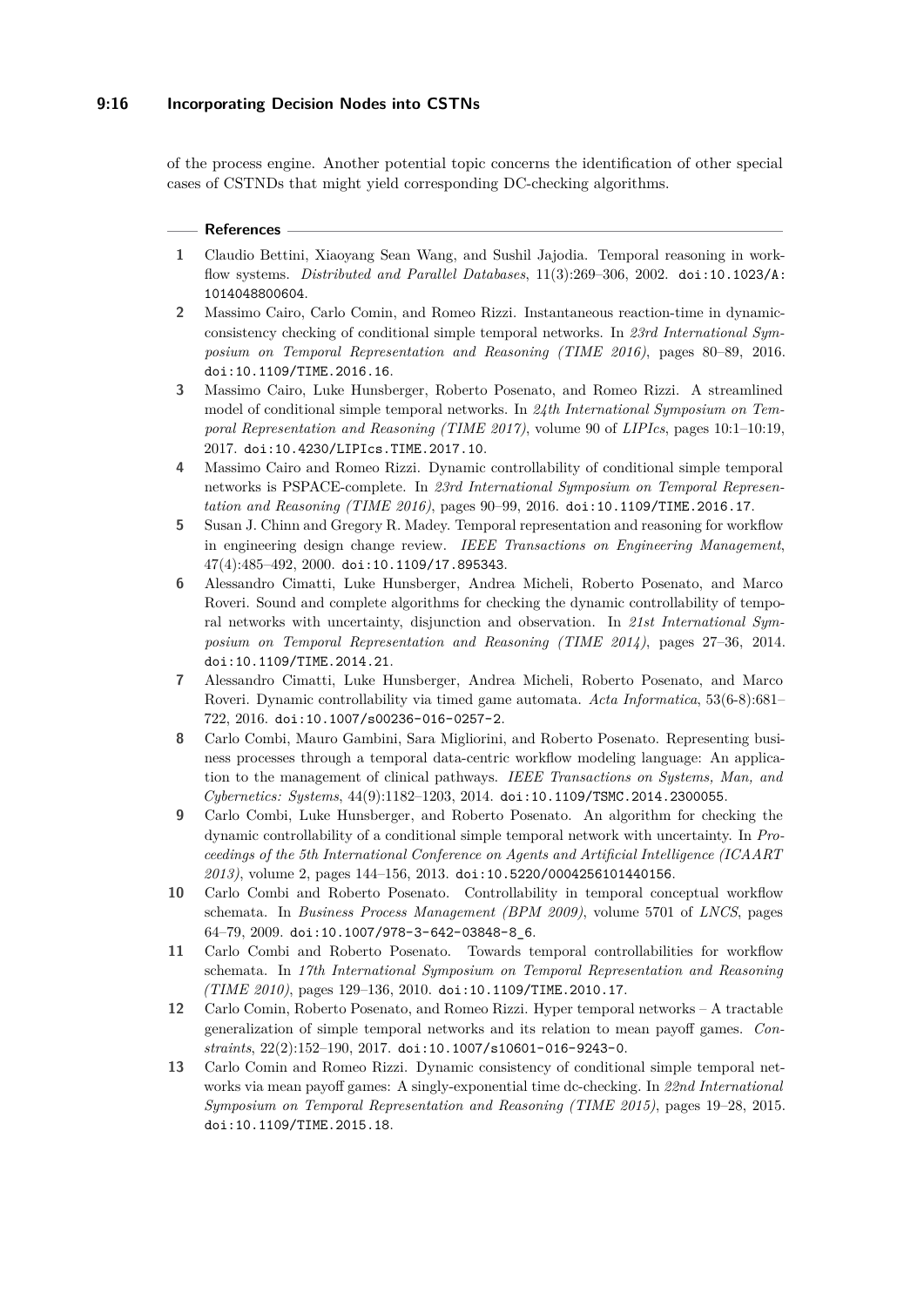- <span id="page-16-7"></span>**14** Patrick R. Conrad and Brian C. Williams. Drake: An efficient executive for temporal plans with choice. *Journal of Artificial Intelligence Research*, 42(1):607–659, 2011. [doi:](http://dx.doi.org/10.1613/jair.3478) [10.1613/jair.3478](http://dx.doi.org/10.1613/jair.3478).
- <span id="page-16-11"></span>**15** Jing Cui and Patrik Haslum. Dynamic controllability of controllable conditional temporal problems with uncertainty. In *27th International Conference on Automated Planning and Scheduling (ICAPS 2017)*, 2017. URL: [https://aaai.org/ocs/index.php/ICAPS/](https://aaai.org/ocs/index.php/ICAPS/ICAPS17/paper/view/15738) [ICAPS17/paper/view/15738](https://aaai.org/ocs/index.php/ICAPS/ICAPS17/paper/view/15738).
- <span id="page-16-2"></span>**16** Rina Dechter, Itay Meiri, and Judea Pearl. Temporal constraint networks. *Artificial Intelligence*, 49(1-3):61–95, 1991. [doi:10.1016/0004-3702\(91\)90006-6](http://dx.doi.org/10.1016/0004-3702(91)90006-6).
- <span id="page-16-0"></span>**17** Johann Eder, Wolfgang Gruber, and Euthimios Panagos. Temporal modeling of workflows with conditional execution paths. In *Database and Expert Systems Applications (DEXA 2000)*, volume 1873 of *LNCS*, pages 243–253, 2000. [doi:10.1007/3-540-44469-6\\_23](http://dx.doi.org/10.1007/3-540-44469-6_23).
- <span id="page-16-8"></span>**18** Niklas Eén and Niklas Sörensson. An extensible SAT-solver. In *Theory and Applications of Satisfiability Testing: 6th International Conference (SAT 2003)*, pages 502–518, 2004. [doi:10.1007/978-3-540-24605-3\\_37](http://dx.doi.org/10.1007/978-3-540-24605-3_37).
- <span id="page-16-9"></span>**19** Luke Hunsberger and Roberto Posenato. Checking the dynamic consistency of conditional simple temporal networks with bounded reaction times. In *26th International Conference on Automated Planning and Scheduling (ICAPS 2016)*, pages 175–183, 2016. URL: [http:](http://www.aaai.org/ocs/index.php/ICAPS/ICAPS16/paper/view/13108) [//www.aaai.org/ocs/index.php/ICAPS/ICAPS16/paper/view/13108](http://www.aaai.org/ocs/index.php/ICAPS/ICAPS16/paper/view/13108).
- <span id="page-16-10"></span>**20** Luke Hunsberger and Roberto Posenato. A new approach to checking the dynamic consistency of conditional simple temporal networks. In *Principles and Practice of Constraint Programming (CP 2016)*, volume 9892 of *LNCS*, pages 268–286, 2016. [doi:](http://dx.doi.org/10.1007/978-3-319-44953-1_18) [10.1007/978-3-319-44953-1\\_18](http://dx.doi.org/10.1007/978-3-319-44953-1_18).
- <span id="page-16-6"></span>**21** Luke Hunsberger, Roberto Posenato, and Carlo Combi. The dynamic controllability of conditional stns with uncertainty. In *Workshop on Planning and Plan Execution for Real-World Systems (PlanEx) at ICAPS 2012*, pages 1–8, 2012. URL: [http://arxiv.org/abs/](http://arxiv.org/abs/1212.2005) [1212.2005](http://arxiv.org/abs/1212.2005).
- <span id="page-16-4"></span>**22** Luke Hunsberger, Roberto Posenato, and Carlo Combi. A sound-and-complete propagationbased algorithm for checking the dynamic consistency of conditional simple temporal networks. In *22st International Symposium on Temporal Representation and Reasoning (TIME 2015)*, pages 4–18, 2015. [doi:10.1109/TIME.2015.26](http://dx.doi.org/10.1109/TIME.2015.26).
- <span id="page-16-1"></span>**23** Eleanna Kafeza and Kamalakar Karlapalem. Gaining control over time in workflow management applications. In *Database and Expert Systems Applications: 11th International Conference (DEXA 2000)*, volume 1873 of *LNCS*, pages 232–241, 2000. [doi:](http://dx.doi.org/10.1007/3-540-44469-6_22) [10.1007/3-540-44469-6\\_22](http://dx.doi.org/10.1007/3-540-44469-6_22).
- <span id="page-16-3"></span>**24** Paul H. Morris, Nicola Muscettola, and Thierry Vidal. Dynamic control of plans with temporal uncertainty. In *Proceedings of the 17th International Joint Conference on Artificial Intelligence (IJCAI 2001)*, pages 494–502, 2001.
- <span id="page-16-5"></span>**25** Ioannis Tsamardinos, Thierry Vidal, and Martha E. Pollack. CTP: a new constraint-based formalism for conditional, temporal planning. *Constraints*, 8(4):365–388, 2003. [doi:10.](http://dx.doi.org/10.1023/A:1025894003623) [1023/A:1025894003623](http://dx.doi.org/10.1023/A:1025894003623).
- <span id="page-16-12"></span>**26** Matteo Zavatteri. Conditional simple temporal networks with uncertainty and decisions. In *24th International Symposium on Temporal Representation and Reasoning (TIME 2017)*, volume 90 of *LIPIcs*, pages 23:1–23:17, 2017. [doi:10.4230/LIPIcs.TIME.2017.23](http://dx.doi.org/10.4230/LIPIcs.TIME.2017.23).

## **A Appendix: Proofs of Lemma [10](#page-6-1) and [Theorem 23.](#page-13-0)**

**Lemma [10.](#page-6-1)** Let  $\sigma = (\sigma^t, \sigma^d)$  be any dynamic and viable execution strategy. We know from [\[4\]](#page-15-6) that the statement of the lemma is valid for CSTNs. Therefore, if we do not consider all the controllable propositional variables, and transform the corresponding observation